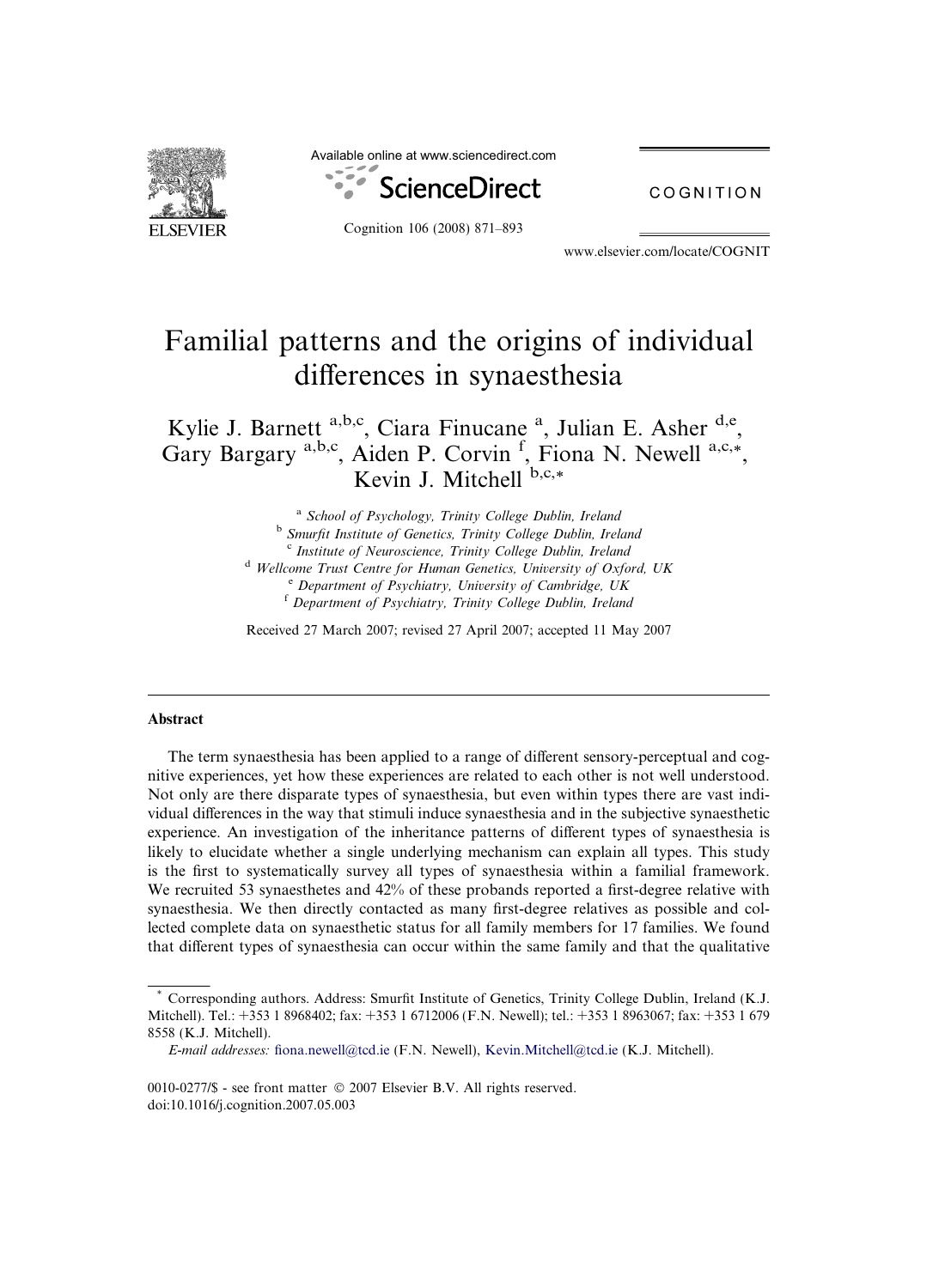nature of the experience can differ between family members. Our findings strongly indicate that various types of synaesthesia are fundamentally related at the genetic level, but that the explicit associations and the individual differences between synaesthetes are influenced by other factors. Synaesthesia thus provides a good model to explore the interplay of all these factors in the development of cognitive traits in general.  $© 2007 Elsevier B.V. All rights reserved.$ 

Keywords: Synaesthesia; Synesthesia; Individual differences; Inheritance; Familiality; Genetics; Experience; Intrinsic developmental variation; linguistic–colour; Sex; Male lethality; Twins

#### 1. Introduction

Synaesthesia has been defined as the experience of involuntary sensory cross-activation whereby the presentation of a particular stimulus elicits a secondary sensoryperceptual experience ([Baron-Cohen, Wyke, & Binnie, 1987; Cytowic, 1989, 1997](#page-19-0)). This definition has been extended to include a number of more cognitive categories, both for the inducing stimulus and the concurrent synaesthetic experience. The term 'synaesthesia' has been applied to a wide range of quite disparate phenomena ([Baron-Cohen et al., 1987; Cytowic, 1989, 1997; Marks, 1975\)](#page-19-0). These include forms acquired after optical injury of some sort [\(Armel & Ramachandran, 1999](#page-19-0)), patterns of information integration in multisensory perception (Gallace  $\&$  Spence, 2006), temporary forms induced by hallucinogens such as mescaline or lysergic acid diethylamide (LSD) [\(Cytowic, 1989; Nichols, 2004\)](#page-20-0) and an apparently hereditary form that has been called idiopathic or developmental synaesthesia ([Ward & Mattingley,](#page-22-0) [2005\)](#page-22-0). There are, in turn, many different forms of the latter, most of which are described within the sensory-perceptual domains but are not strictly restricted to these domains [\(Dixon, Smilek, Cudahy, & Merikle, 2000; Jansari, Spiller, & Red](#page-20-0)[fern, 2005](#page-20-0)). The most common and best-studied forms of synaesthesia involve the association of colour with linguistic stimuli such as letters, numbers, or words ([Baron-Cohen, Harrison, Goldstein, & Wyke, 1993](#page-19-0)). We use the term linguistic–colour synaesthesia to describe such phenomena. This can occur as 'coloured hearing', where sounds, including spoken phonemes or words induce a colour percept or 'coloured reading' where visually presented letters or numerals induce an associated colour. In fact, the concept of an inducer is often sufficient to elicit a concurrent experience ([Dixon et al., 2000\)](#page-20-0). There are many additional phenomena to which the term synaesthesia has been applied, including for example, the induction of tastes by words ([Ward & Simner, 2003](#page-22-0)), the induction of touch by vision ([Blakemore, Bri](#page-19-0)[stow, Bird, Frith, & Ward, 2005](#page-19-0)), the induction of shapes by tastes [\(Cytowic, 1993](#page-20-0)), the personification of numbers [\(Simner & Holstein, 2007; Smilek, Callejas, Dixon, &](#page-21-0) [Merikle, 2007\)](#page-21-0) and experiencing numbers or units of time in spatial arrangement ([Dixon, Callejas, Smilek, & Merikle, 2006](#page-20-0)). To date, it is unknown how these different types of synaesthesia relate to each other ([Sagiv, Simner, Collins, Butterworth, &](#page-21-0) [Ward, 2005](#page-21-0)). Reports of individual synaesthetes with more than one type of synaesthesia (e.g., [Simner & Hubbard, 2006\)](#page-21-0) support the view that the different types are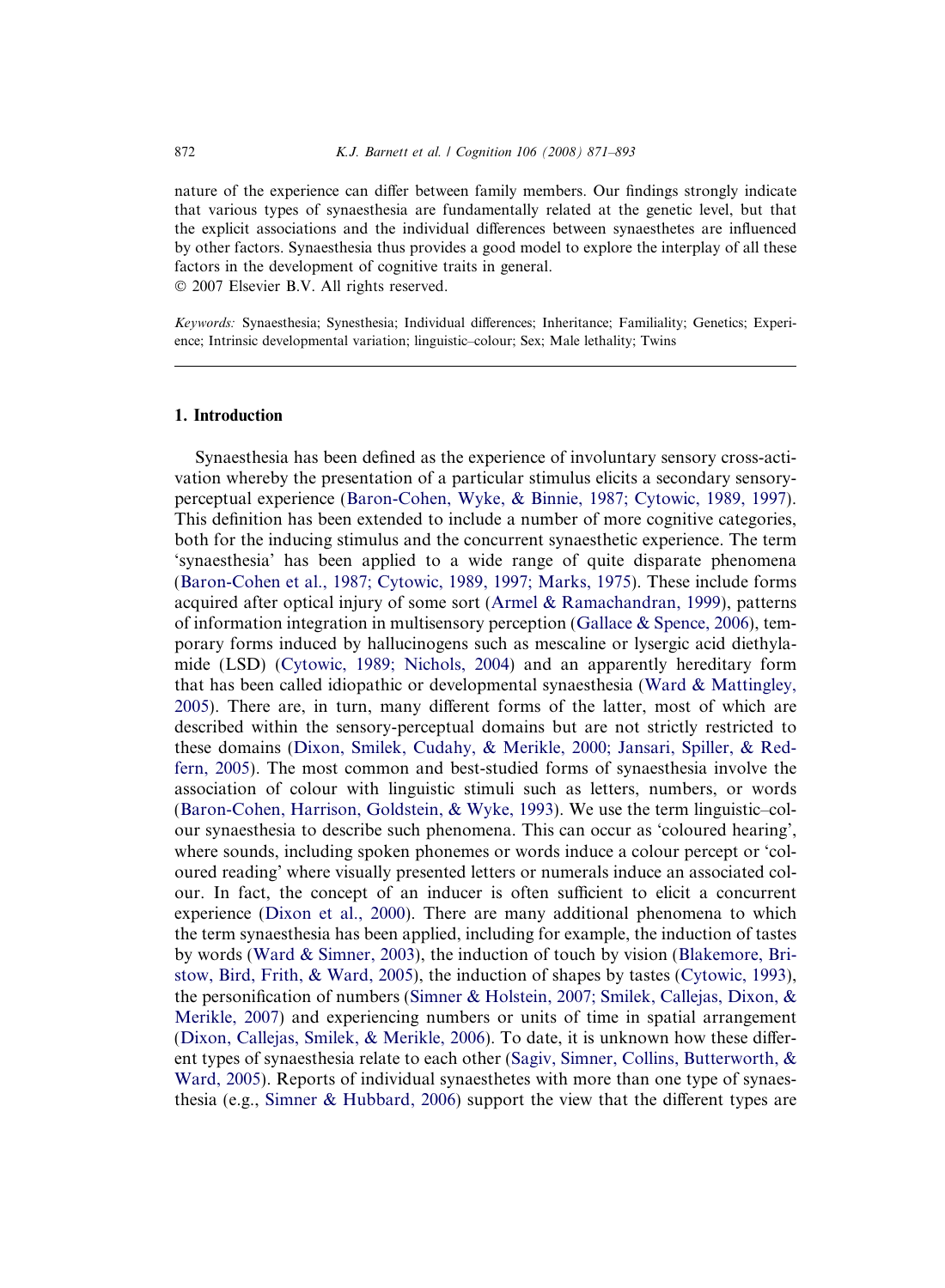indeed related by a single mechanism. On the other hand, the mechanisms leading to multiple forms of synaesthesia in an individual may be distinct from those causing discrete unitary forms, just as the mechanisms underlying acquired, drug-induced and developmental synaesthesia may differ.

The heterogeneity of developmental synaesthesia extends beyond category type such as linguistic–colour synaesthesia or number-lines (Beeli, Esslen, & Jäncke, [2005; Hubbard, Arman, Ramachandran, & Boynton, 2005; Marks, 1975; Mills, Bot](#page-19-0)[eler, & Larcombe, 2003](#page-19-0)). For example, even within linguistic–colour synaesthesia there are many individual differences in various parameters including the number of stimuli that act as inducers, the presentation modality (e.g., visual versus auditory presentation of words), the reported complexity of the evoked percept (the 'concurrent') and whether it is reported as being perceived in external space (so-called 'projector' synaesthesia) or in the 'mind's eye' (so-called 'associator' synaesthesia) [\(Dixon, Smilek, & Merikle, 2004\)](#page-20-0). Moreover, particular paired associations (e.g., green Wednesday or purple F) tend also to be highly idiosyncratic, although there are certain trends across populations ([Rich, Bradshaw, & Mattingley, 2005; Simner](#page-21-0) [et al., 2005\)](#page-21-0). How individual differences in these various parameters arise is not known.

From an information processing point of view, the common link between these phenomena is that all involve a set of involuntary, arbitrary, stable and reproducible associations between inducing stimuli of one type (e.g., different words, tastes or musical notes) and the concurrent experience of another (e.g., different colours, shapes or spatial positions). This link suggests that these phenomena are related to each other, at least at the cognitive level, and possibly at the underlying neural level. Several researchers have already appealed to a common neural mechanism to describe how these phenomena are related. For example, [Ramachandran and](#page-21-0) [Hubbard \(2001\)](#page-21-0) proposed that an exuberance of cortical connections between adjacent cortical areas may account for all sub-types of synaesthesia. On the other hand, [Grossenbacher and Lovelace \(2001\)](#page-20-0) argue that disinhibition of feedback mechanisms between cortical areas which are normally inhibited underlies different types of synaesthesia. For the moment, however, there is very little evidence that any of these models can adequately explain all types of synaesthesia and the differences in the subjective experience.

An answer to whether different types are related to each other and to how individual differences in subjective experience emerge may come from an examination of the patterns of inheritance of synaesthesia. As first noted by [Galton \(1883\)](#page-20-0), synaesthesia (specifically 'coloured hearing' in that case) tends to run in families. Two recent studies of synaesthesia reported that  $36\%$  [\(Rich et al., 2005](#page-21-0)) or  $44\%$  ([Ward & Simner,](#page-22-0) [2005\)](#page-22-0) of synaesthetes reported at least one other synaesthete family member although the nature of the synaesthesia in those other family members was not reported. An investigation of the familiality of other forms of synaesthesia is important in elucidating any links between different types. If separate families have, for example, taste–word synaesthesia versus linguistic–colour synaesthesia then perhaps the similarity between these forms is spurious and they do not share an underlying mechanism. On the other hand, if multiple forms exist within families then the most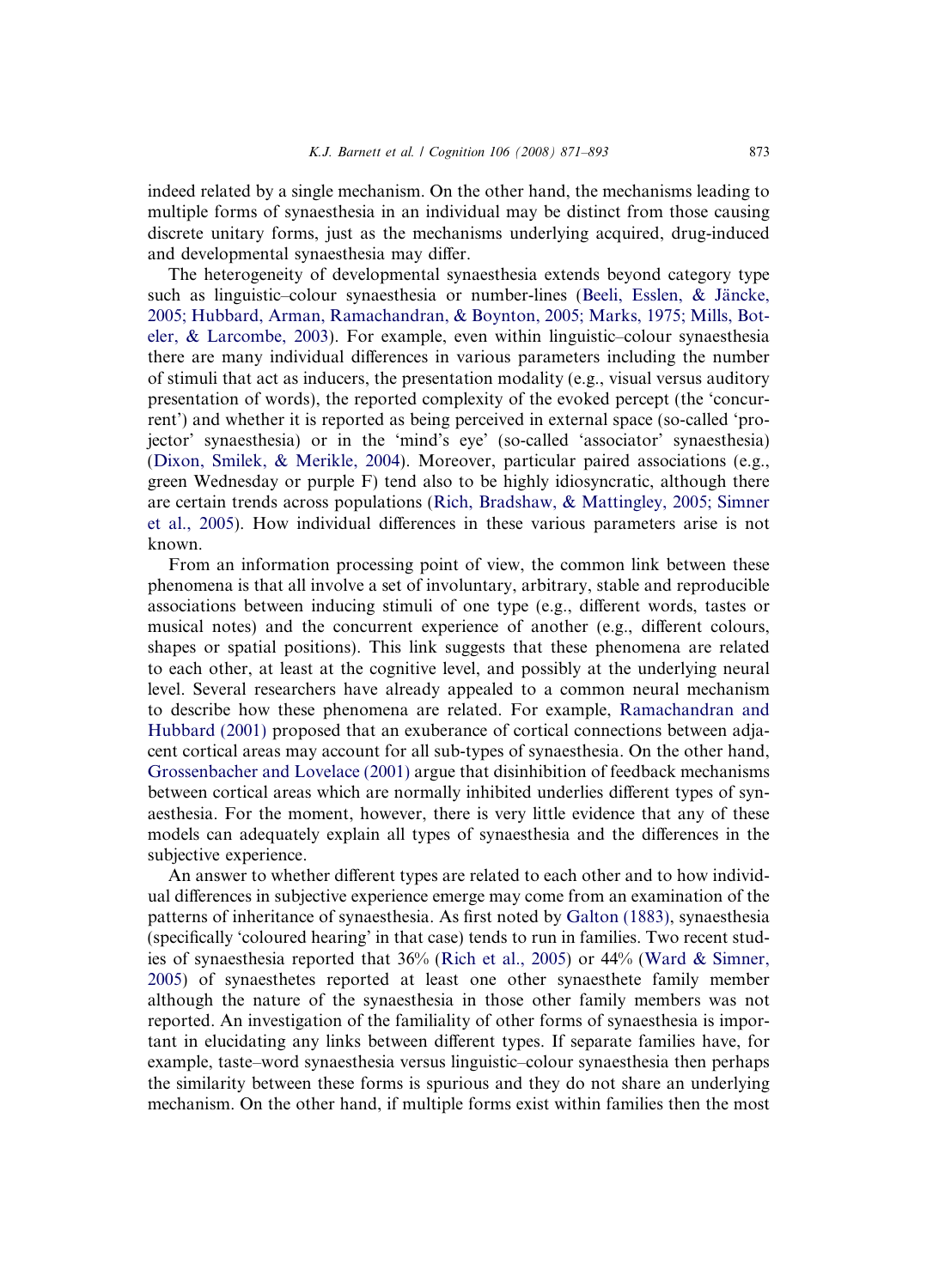<span id="page-3-0"></span>parsimonious interpretation would be that they are fundamentally related and any cognitive or neurological model must be able to explain the co-occurrence of all types. It is also not known whether variation in the other characteristics described above has a familial origin. If not then it leaves open the question of how these individual differences arise. For this reason we assessed not only synaesthetes but we also directly assessed their first-degree relatives.

As previous survey studies have focused predominantly on linguistic–colour synaesthesia [\(Rich et al., 2005; Ward & Simner, 2005\)](#page-21-0), the familiality of different types of synaesthesia has not yet been fully investigated. To that end, we assessed a large number of families through direct contact with as many family members as possible. Our aim was to analyse, in this sample, the familiality of the overall type of synaesthesia and of various cognitive characteristics of the condition. Synaesthesia has been studied in relation to general aspects of cognition, including attentional processes [\(Mattingley, Rich, Yelland, & Bradshaw,](#page-20-0) [2001; Mattingley, Payne, & Rich, 2005\)](#page-20-0), binding ([Sagiv & Robertson, 2005; Tre](#page-21-0)[isman, 2005](#page-21-0)), associative learning and implicit associations (Ramachandran  $\&$ [Hubbard, 2005; Ward & Simner, 2005](#page-21-0)) and consciousness ([Gray et al., 2002;](#page-20-0) [Gray, 2005](#page-20-0)). An understanding of the underlying mechanisms causing synaesthesia should thus inform theories on these diverse topics as well as provide a model to understand normal development of connectivity between cortical areas or modules.

# 2. Methods

#### 2.1. Participants

Participant recruitment was performed through a series of national and local newspaper articles, radio interviews, posters and a website [\(www.tcd.ie/Psychol](http://www.tcd.ie/Psychology/synres)[ogy/synres](http://www.tcd.ie/Psychology/synres)). Fifty-eight respondents were initially invited to participate in a familial study of synaesthesia and 53 of these individuals met our criteria for synaesthesia (see below). Probands (the first individuals within a family to contact us) were asked to state how many brothers, sisters, sons and daughters they had and whether any of their relatives has (or had) synaesthesia and if so what type. We were able to contact 11 reported synaesthete relatives and 51 non-synaesthete relatives and these were invited to participate in the study. In total, 22 families were assessed. Our protocol was approved by the School of Psychology Ethics Committee, Trinity College Dublin. All participants (or parents/guardians when appropriate) gave written informed consent to participate in this study and permission was sought from the probands before contacting family members.

# 2.2. Materials

Respondents were mailed a screening questionnaire regarding the characteristics and familiality of their synaesthesia (see Appendix A). We modified a questionnaire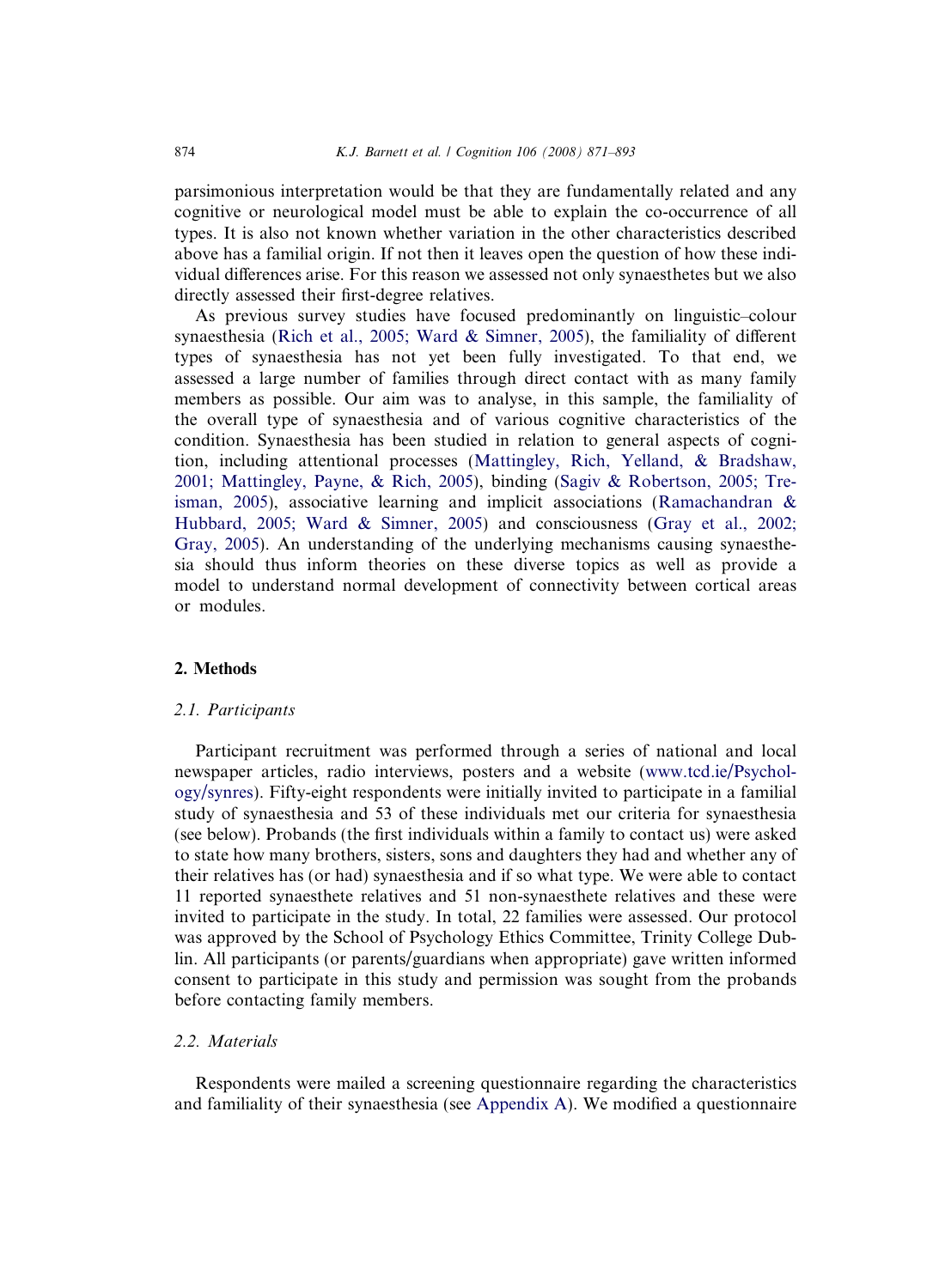provided by Profs. Simon Baron-Cohen and Anthony Monaco. Individuals whose responses indicated possible synaesthesia received a more detailed questionnaire tailored to the type of synaesthesia they experienced. In order to provide a more objective measure of synaesthesia, we tested for consistency of inducer-concurrent associations using a test-retest procedure in all reported synaesthetes (see following section).

Responses to detailed questionnaires allowed us to determine the precise nature of the synaesthesia in each individual. Following [Rich et al. \(2005\)](#page-21-0) we defined linguistic–colour synaesthetes as those who experience colour in response to either: letters, numbers, days of the week, months of the year, names, and/or place names. Non-linguistic inducers included music, taste, and pain. Finally, we collected information on other aspects of synaesthetic experience, such as whether a synaesthete was a 'projector' or an 'associator', based on self-report. In other words, synaesthetes were classified as projectors or associators based on whether they reported the locus of their experiences as being 'projected in external space' or 'in the mind's eye', respectively. Taken together, this information allowed us to determine common attributes of synaesthesia within and across families.

In order to avoid a reporting bias skewing of the sex ratio, we followed the model of [Baron-Cohen, Burt, Smith-Laittan, Harrison, and Bolton \(1996\)](#page-19-0) and directly contacted as many family members as possible, including those reported as non-synaesthetes. Each family member was screened using a brief questionnaire, which was an abbreviated form of the original questionnaire (see Appendix B).

# 2.3. Response coding

In order to determine non-random trends towards certain linguistic–colour associations we categorized colour responses to graphemes (letters and digits) according to the 11 basic colour categories (red, yellow, green, blue, purple, pink, orange, brown, black, grey, white) outlined by [Berlin and Kay \(1969\)](#page-19-0) and used by [Rich](#page-21-0) [et al. \(2005\)](#page-21-0) and [Simner et al. \(2005\).](#page-21-0) Because of a tendency for synaesthetes to associate metallic colours (i.e. silver, gold, bronze, metallic) with the final letters of the alphabet (i.e.  $X$ ,  $Y$  and  $Z$ ), we added one extra category of 'metallic'. To analyze patterns across individuals for certain linguistic–colour associations, we compared the frequency at which a colour was chosen for a particular number or letter to the frequency at which that colour was chosen overall. This method takes into account the frequency at which different colours are reported overall (for example red is more commonly reported than purple).

#### 2.4. Procedure

In our initial screening we used the defining criteria outlined by [Baron-Cohen and](#page-19-0) [Harrison \(1997\)](#page-19-0) and [Cytowic \(2002\).](#page-20-0) In particular, synaesthetic percepts should be idiosyncratic, consistent over time and reported from early childhood. Inclusion criteria did not require that concurrents are experienced in external space as originally posited by [Cytowic \(2002\).](#page-20-0) Five individuals did not meet these criteria and were not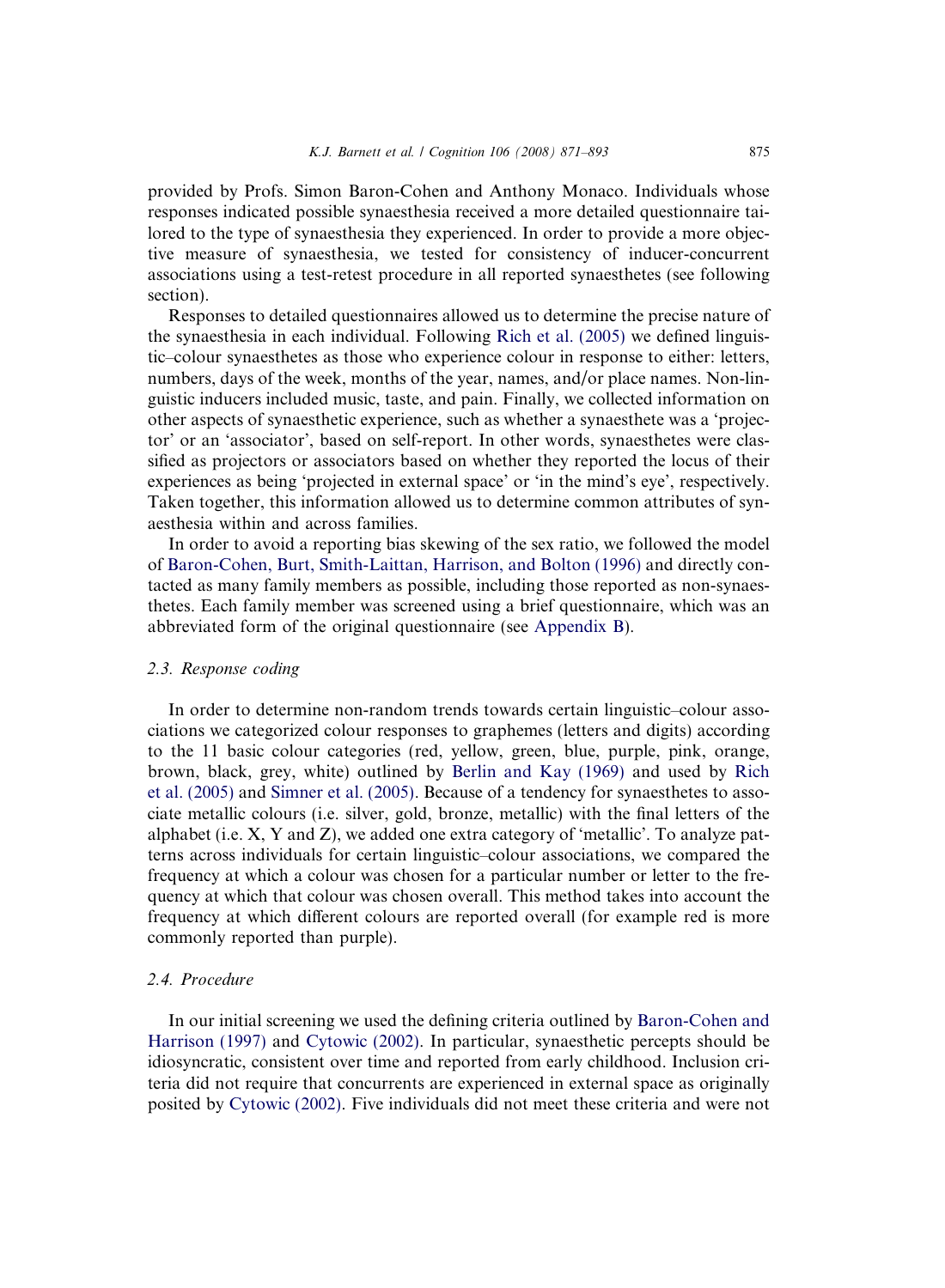included in our sample. The remaining 53 respondents (i.e. probands) were sent a detailed questionnaire on the nature of their synaesthesia and were also asked for the names and contact details of family members (both reported synaesthetes and reported non-synaesthetes). These family members were screened for synaesthesia using our brief screening questionnaire and potential synaesthetes were subsequently sent detailed questionnaires.

To test for consistency, each synaesthete (i.e. proband and family member) was contacted by telephone (without warning) between 3 and 12 months (average inter $val = 7$  months) after completing the detailed questionnaire and were asked to restate their synaesthetic concurrents associated with their inducers. In most cases these were colours associated with graphemes, numbers, days, months, names etc. A percent correct score was calculated based on the number of items assessed. We used a scale of 0–2 to score consistency of associations, following the criteria outlined by [Rich et al. \(2005\)](#page-21-0) and a percent correct score was calculated based on the number of items assessed. A score of 0 was given if the item given at retest was a non-match. If the item given at retest differed by one hue (e.g., blue/grey vs. green/grey) a score of 1 was given. For identical descriptions involving one or more hues a score of 2 was given. Individuals with other forms of synesthesia were asked to match tastes, shapes, personalities for numbers etc., and a consistency score was calculated for each participant in the same way.

To ensure that synaesthetes were not simply better at memorizing inducer-concurrent associations, we compared consistency of linguistic–colour associations in synaesthetes with a non-synaesthete control group (10 males and 8 females with an average age of 36 years). This control group was first asked to associate a colour with a limited number of inducers (i.e. days of the week) and were retested on their associations, without warning, on average 2 months later.

The aims of our study were to determine individual differences and general characteristics of synaesthesia within our sample as a whole and within families in particular. To assess the prevalence of different types of synaesthesia within families we categorized the types of synaesthesia present in the families of probands who reported a synaesthete relative (22 families). Families classified as having the same type of synaesthesia included, for example, relatives with linguistic–colour synaesthesia, even if the proband had coloured numbers and another member had coloured letters. In families where more than one member had linguistic–colour synaesthesia, we counted the number of effective inducers across these individuals. For example, some individuals experience colour only for days and numbers (2 inducers), whereas others experience colour for letters, numbers, days of the week, months of the year, whole words, place names and inanimate sounds, such as rainfall (7 inducers).

Families were classified as having different types of synaesthesia if at least one family member experienced a different category of inducer-concurrent pairing from the proband (e.g., linguistic–colour synaesthesia and taste–shape synaesthesia). We also assessed the distribution of sub-types in families where more than one member had linguistic–colour synaesthesia by quantifying the distribution of projector and associator synaesthetes within each family.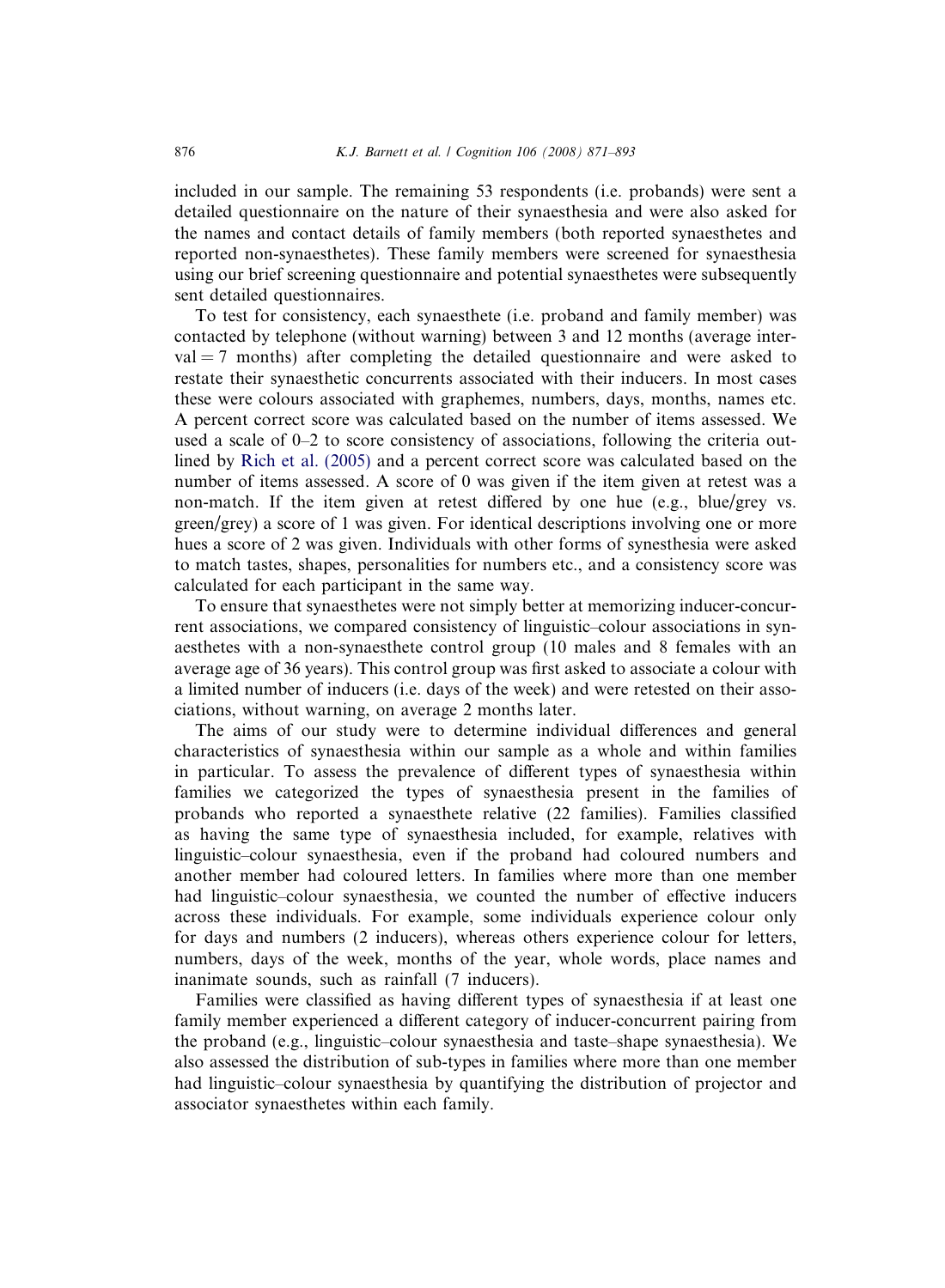#### 3. Results

### 3.1. Characteristics of the sample

#### 3.1.1. Recruitment

A total of 92 potential synaesthetes were recruited, of whom 64 were tested for consistency. Fifty-three of the potential synaesthetes were directly recruited probands (respondents to our recruitment advertisements); 35 were relatives referred by probands (10 children, 25 adults); and 4 were relatives initially reported as non-synaesthetes by probands. Sixty-four individuals (all probands and 11 referred relatives) met our criteria for synaesthesia and were confirmed as synaesthetes using a test of consistency (see procedure for details). Both quantitative and qualitative measures were used to evaluate reported synaesthetes (see Section [2](#page-3-0)). The average consistency score for a synaesthetic individual was  $91\%$  ( $SD = 11.76$ ), which is comparable to other studies ([Baron-Cohen et al., 1996; Rich et al., 2005](#page-19-0)). In contrast, the average consistency score for a non-synaesthete control participant was 33%  $(SD = 17.08)$ , revealing a clear bimodal distribution with no overlap (even  $\pm 2$  standard deviations from the mean).

In addition, we directly assessed synaesthesia in 51 reported non-synaesthete family members and confirmed the absence of synaesthesia in 47 individuals. This yielded 17 complete families where the status of all first-degree relatives as synaesthetes or non-synaesthetes was confirmed. Importantly, these families were not selected for the presence of multiple synaesthetes. Unfortunately, it was not possible to confirm the status of the remaining 263 living relatives. (See [Table 1](#page-7-0) for further details.) While our assessment confirmed that the majority of the relatives reported as non-synaesthetes were not synaesthetes, 4 of them did in fact report synaesthesia. We were, however, unable to conduct consistency tests on these 4 reported synaesthetes and they were not included in our final confirmed sample. Detailed data regarding the characteristics of their synaesthesia were obtained from the 64 confirmed synaesthetes. The age range was 8–77 years (Mean 44,  $SD = 17$  years); 57 of the 64 were born in Ireland; and they worked across a range of occupations.

# 3.1.2. Sex bias

Our total sample of 92 confirmed and unconfirmed synaesthetes includes 78 females and 14 males, yielding a female to male ratio of 6:1 in the Irish population identical to that reported in two previous studies ([Baron-Cohen et al., 1996; Rich](#page-19-0) [et al., 2005](#page-19-0)). It has been previously been argued that the high ratio of female to male synaesthetes is influenced by a sex bias in responding to health related surveys ([Sim](#page-21-0)[ner et al., 2005](#page-21-0)). We find no difference, however, between the sex ratio for probands (46 females and 7 males) and that reported for the relatives who did not contact us directly (30 females and 5 males) (see [Table 1](#page-7-0)). Furthermore, in the 17 families where we have data for all members, synaesthete parents are much more likely to pass the trait to their daughters (45/74; 61%) than to their sons (8/48; 17%); (a ratio of  $\sim$ 4:1,  $\chi^2(1) = 13.7, P < .001$ ).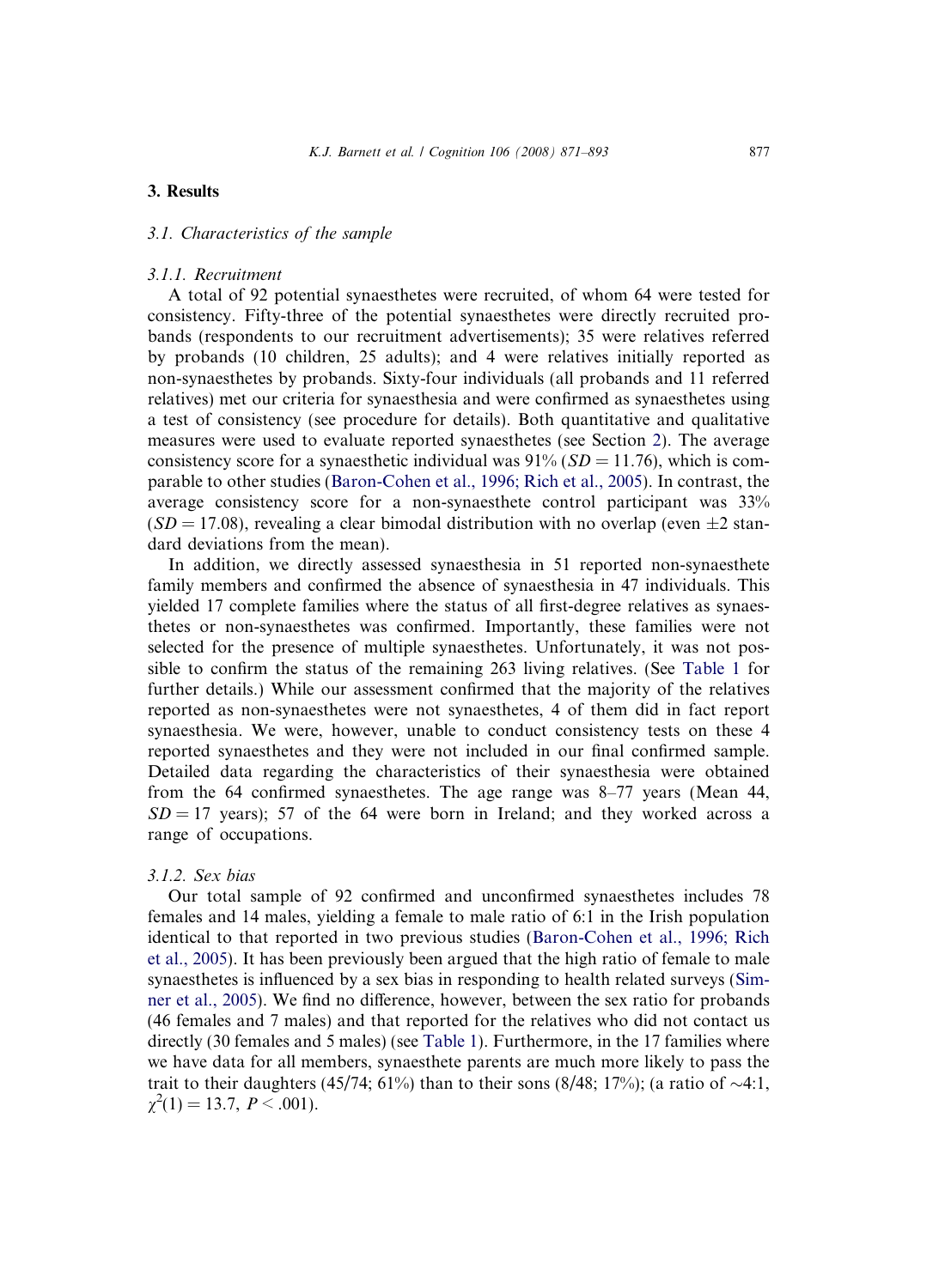|                                           | Female | Male | Total |
|-------------------------------------------|--------|------|-------|
| Probands <sup>a</sup>                     | 46     |      | 53    |
| Confirmed synaesthetes <sup>b</sup>       |        |      |       |
| Non-confirmed synaesthetes <sup>c</sup>   |        |      |       |
| Reported synaesthetes <sup>d</sup>        | 17     |      | 20    |
| Synaesthetes reported as not <sup>e</sup> |        |      |       |
| Confirmed $nof$                           | 26     | 21   | 47    |
| Reported no <sup>g</sup>                  | 14     | 26   | 40    |
| Unknown <sup>h</sup>                      | 90     | 133  | 223   |
| Total                                     | 208    | 194  | 402   |

|  |  |  | Number and sex of individuals (synaesthetes and non-synaesthetes) in total sample |  |  |
|--|--|--|-----------------------------------------------------------------------------------|--|--|
|  |  |  |                                                                                   |  |  |
|  |  |  |                                                                                   |  |  |

<sup>a</sup> First synaesthete to contact us, have complete data.

<sup>b</sup> Family member introduced by probands, have complete data.

 $c<sup>c</sup>$  Have preliminary data but no consistency data.<br>d Have been reported as having synaesthesia by a family member, but who we have not been able to contact or have been reported as likely synaesthetes by a family member (includes reports of deceased individuals and young children).

<sup>e</sup> Synaesthetes who were originally reported as not having synaesthesia.

<sup>f</sup> Have filled out a screening questionnaire and have no synaesthesia.  $\frac{g}{f}$  Have been asked by family members and report no synaesthesia.

h Includes deceased family members, overseas relatives, family members of adopted individuals and young children.

It has previously been proposed that the sex ratio could be explained by X-linked male lethality [\(Baron-Cohen et al., 1996\)](#page-19-0). To test this we identified the number of sons and daughters born to synaesthete mothers. Twenty-five confirmed synaesthete mothers gave birth to 32 sons and 35 daughters. Our results confirm previous findings that synaesthesia is not associated with significant male lethality across the overall sample ([Cytowic, 2002; Ward & Simner, 2005\)](#page-20-0).

#### 3.1.3. Individual differences and types of synaesthesia

Ninety-five percent of the synaesthetes reported experiencing synaesthesia throughout their lifetime and the remaining 5% from very early childhood. Seventy-six percent reported no change in the range of stimuli inducing synaesthesia over time. We assessed the types of synaesthesia experienced and the content of specific inducer-concurrent pairings reported by the confirmed sample (see [Table 2](#page-8-0) for full details). The majority of our 64 confirmed synaesthetes experienced linguistic– colour synaesthesia only or experienced linguistic–colour synaesthesia plus one or more 'other' forms of synaesthesia, such as coloured music or spatial numbers or numbers with personalities (45% and 47%, respectively). The remaining 8% had other forms of synaesthesia such as coloured, textured, or shaped taste and smell.

Forty-two percent of the total sample reported that numbers, days, or months are spatially arranged, for example as ovals, circles, ellipses or other geometrical forms or patterns. For 95% of our synaesthetes the concept of the inducer was sufficient to elicit a concurrent (i.e., simply imagining an inducer elicits colour). Seventy-two percent of our synaesthetes can be classified by self-report as 'associators', who

<span id="page-7-0"></span>

Table 1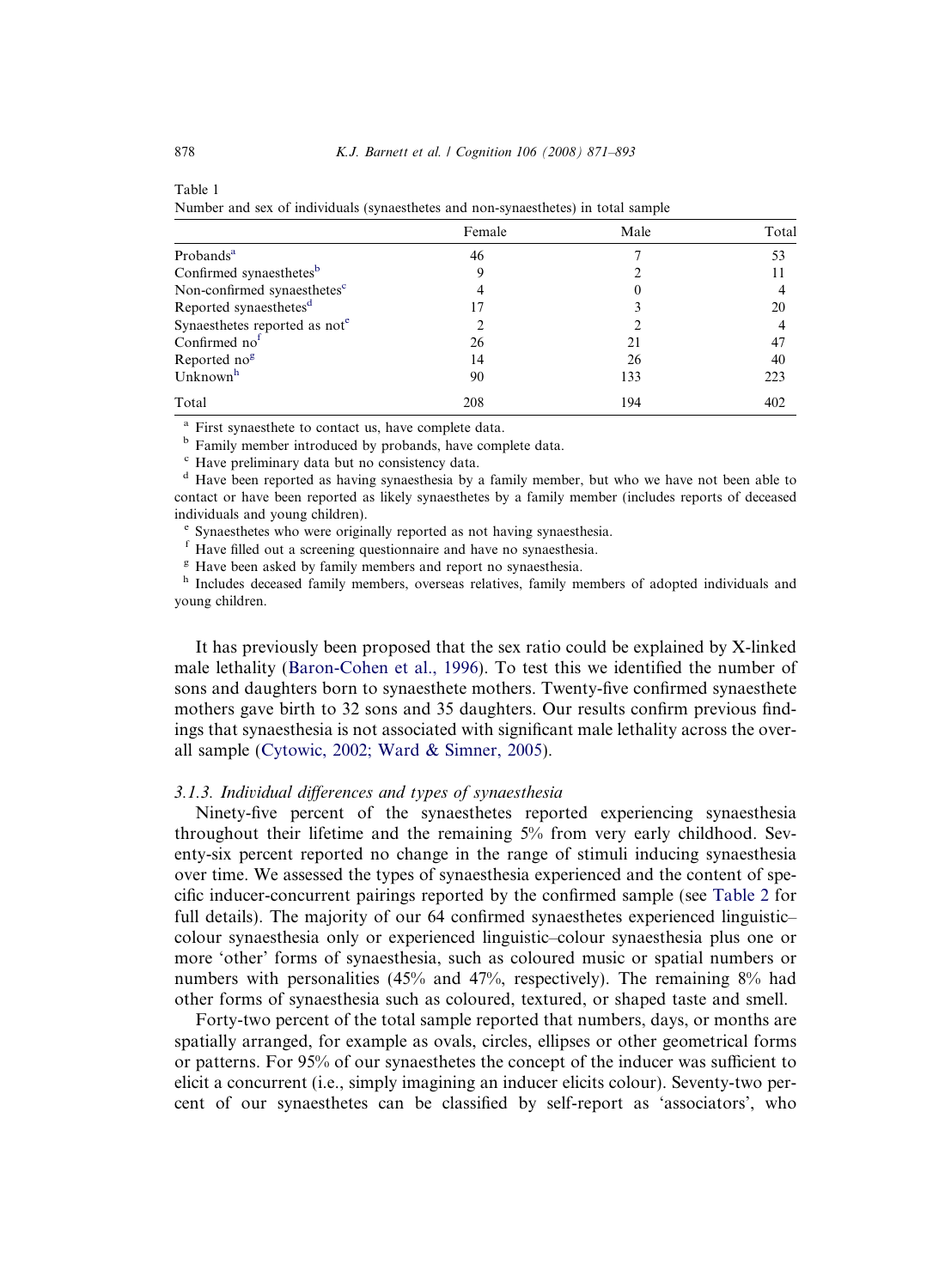| Inducer                                                | Concurrent experience              | $N$ (% of total sample) |  |  |
|--------------------------------------------------------|------------------------------------|-------------------------|--|--|
| Linguistic stimuli (letters,<br>numbers, days, months) | Colour                             | 24(37.5) 5(7.81)        |  |  |
| Linguistic stimuli (letters,<br>numbers, days, months) | Colour and spatial patterns        | 11(17.18) 2(3.13)       |  |  |
| Other (music, pain, taste)                             | Colour and spatial patterns        | 11(17.18)               |  |  |
| Music                                                  | Colour                             | $9(14.06)$ 3 (4.69)     |  |  |
| Taste                                                  | Colour                             | 5(7.8)                  |  |  |
| Emotion                                                | Colour                             | 3(4.7)                  |  |  |
| Taste                                                  | Shape <sup>a</sup>                 | 3(4.7)                  |  |  |
| Inanimate sounds                                       | Colour                             | 3(4.7)                  |  |  |
| Music                                                  | Shape/texture/pattern <sup>b</sup> | 2(3)                    |  |  |
| Pain                                                   | Colour                             | 2(3)                    |  |  |
| Numbers                                                | Personalities                      | 1(1.56) I(1.56)         |  |  |
| Pain                                                   | Colour $&$ shape                   | 1(2)                    |  |  |
| Smell                                                  | Actions <sup>c</sup>               | 1(2)                    |  |  |
| Words                                                  | Shape <sup>d</sup>                 | 1(2)                    |  |  |
| Colour                                                 | Emotion                            | 1(2)                    |  |  |
| Colour                                                 | Pain                               | 1(2)                    |  |  |

List of inducers and concurrent experiences reported by confirmed synaesthetes ( $N = 64$ )

Data in italics represent males. Of the total sample 8% of the total sample had synaesthesia in responses to non-linguistic inducers only.

<sup>a</sup> In both cases the shape is felt "in the mouth" (i.e. somatosensory).

<sup>b</sup> In both cases shapes, textures and patterns are projected externally.

<sup>c</sup> Smells elicited associated actions experienced in the minds' eye.

<sup>d</sup> Shape experienced in the 'mind's eye'.

<span id="page-8-0"></span>Table 2

experience concurrents in the 'mind's eye' and 12% can be classified as 'projectors', who experience their concurrents projected into external space. This percentage included individuals who have experiences, such as colour for music projected externally, or shapes for taste felt 'in the mouth'. While the validity of the associator–projector distinction, especially based on self-report, is open for debate, it should be noted that the ratio in our sample is similar to that previously reported ([Dixon](#page-20-0) [et al., 2004\)](#page-20-0). The remaining 16% of our sample can be categorized as both associator and projector synaesthetes.

### 3.1.4. General trends in linguistic–colour associations

To analyze non-idiosyncratic trends in linguistic–colour associations, graphemecolour data were obtained from 43 participants with number–colour associations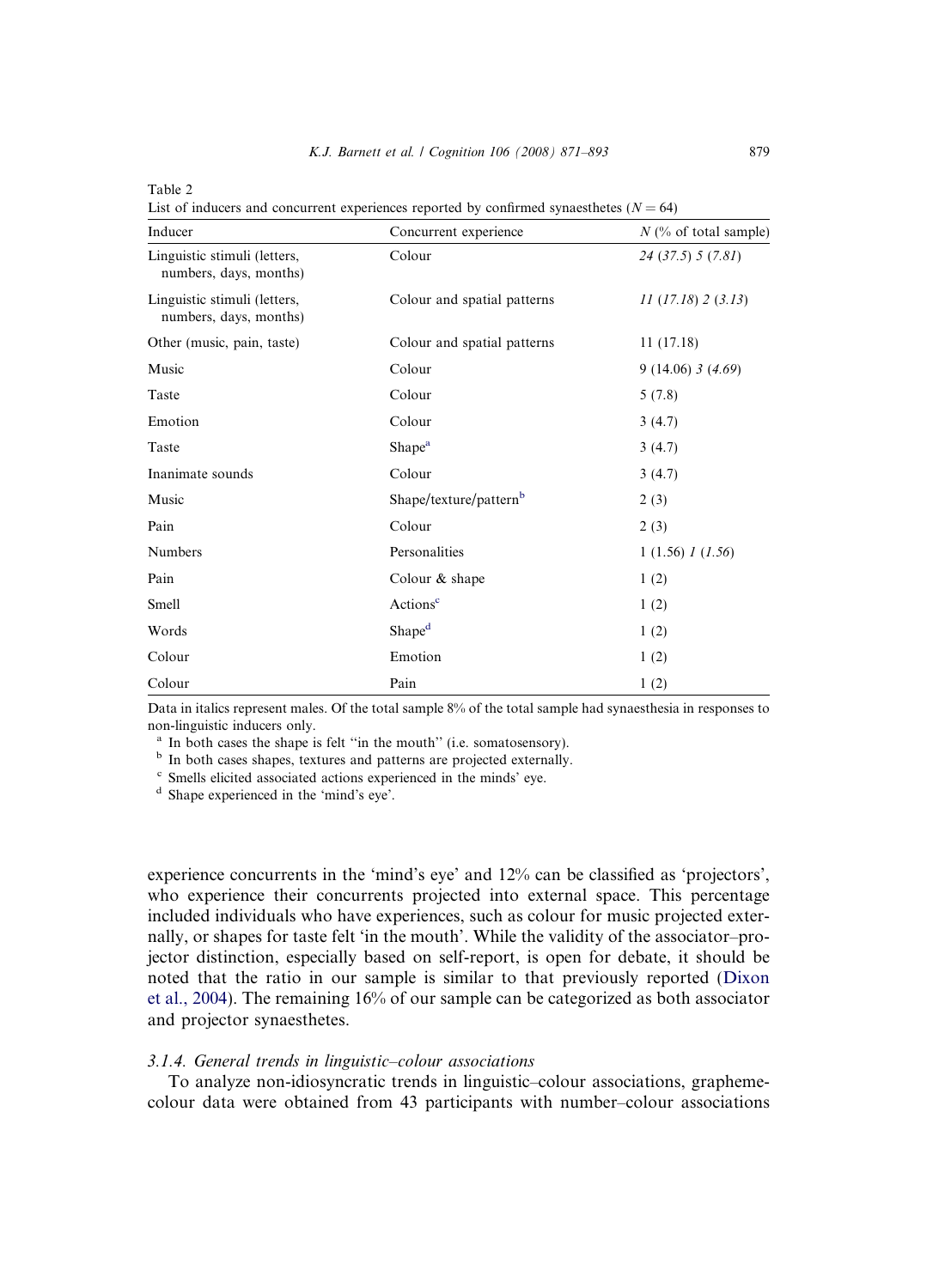and 48 participants with letter–colour associations. The colour responses were coded according to the [Berlin and Kay \(1969\)](#page-19-0) typology (plus an extra category of metallic) (see Section [2](#page-3-0) for additional detail). Some trends in particular associations stand out: '0' and 'O' are commonly white (80% and 76%, respectively) and '1' and 'I' are commonly white (44% and 52%, respectively) or black (28% and 22%, respectively). We observe a good deal of similarity between the trends found in our study and those reported by [Rich et al. \(2005\);](#page-21-0) [Simner et al. \(2005\)](#page-21-0) and [Day \(2005\).](#page-20-0) For example all three studies concur that 'A' is statistically more likely to be red. However there are cases where there is no concordance between studies; for example 'J' is reported as more commonly blue (current study); orange [\(Rich et al., 2005](#page-21-0)) or red [\(Simner](#page-21-0) [et al., 2005\)](#page-21-0). Tables 3A and 3B list common digit- and letter–colour associations.

# 3.2. Familial patterns of synaesthesia

Forty-two percent of probands (22 of a total of 53) reported at least one other family member with synaesthesia, consistent with previous estimates of 36% and 48% ([Rich et al., 2005; Baron-Cohen et al., 1996](#page-21-0)). Five probands reported two or more other family members with synaesthesia and five reported three or more other family members with synaesthesia. Of the remaining probands, 26% reported no family history and 24% were unsure (this includes individuals who are adopted or whose family members are deceased). Eight percent said it was possible that other members of their family had synaesthesia although it was difficult to assess. For example, this percentage includes young children who have spoken of experiences characteristic of synaesthesia (e.g., coloured days), but were too young to assess, or relatives who had mentioned such experiences but are now deceased.

If the population prevalence of synaesthesia is as high as some reports suggest  $(\sim]$ in 20; [Galton, 1883; Simner et al., 2006\)](#page-20-0), it is possible that the apparent familiality of synaesthesia might be due to chance. We have a complete sample of 402 subjects; 64 are confirmed synaesthetes and another 30 are reported synaesthetes. That gives the

Table 3A

Common number–colour associations: Table compares significant associations reported in the current data ( $N = 43$ ) and by [Rich et al. \(2005\)](#page-21-0) ( $N = 150$ )

| Number                  | Number-colour associations $\frac{0}{0}$ of total sample)     |  |  |
|-------------------------|---------------------------------------------------------------|--|--|
|                         | Barnett et al. (current) Rich et al. (2005)                   |  |  |
| $\mathbf{0}$            | White $(80\%)$ No data                                        |  |  |
| $\mathbf{1}$            | White $(44\%)$ /black $(28\%)$ White $(60\%)$ /black $(20\%)$ |  |  |
| 3                       | Yellow $(40\%)$ Pink $(10\%)$                                 |  |  |
| $\overline{\mathbf{4}}$ | Blue $(40\%)$ Red $(24\%)$                                    |  |  |
| 9                       | <b>Brown (42%)</b> Brown (25%)                                |  |  |
|                         |                                                               |  |  |

Data in bold indicate cases in which the percentage is more than 2 standard deviations above the mean reported for that colour (95% confidence interval). Data in regular font indicate the most common number–colour association reported.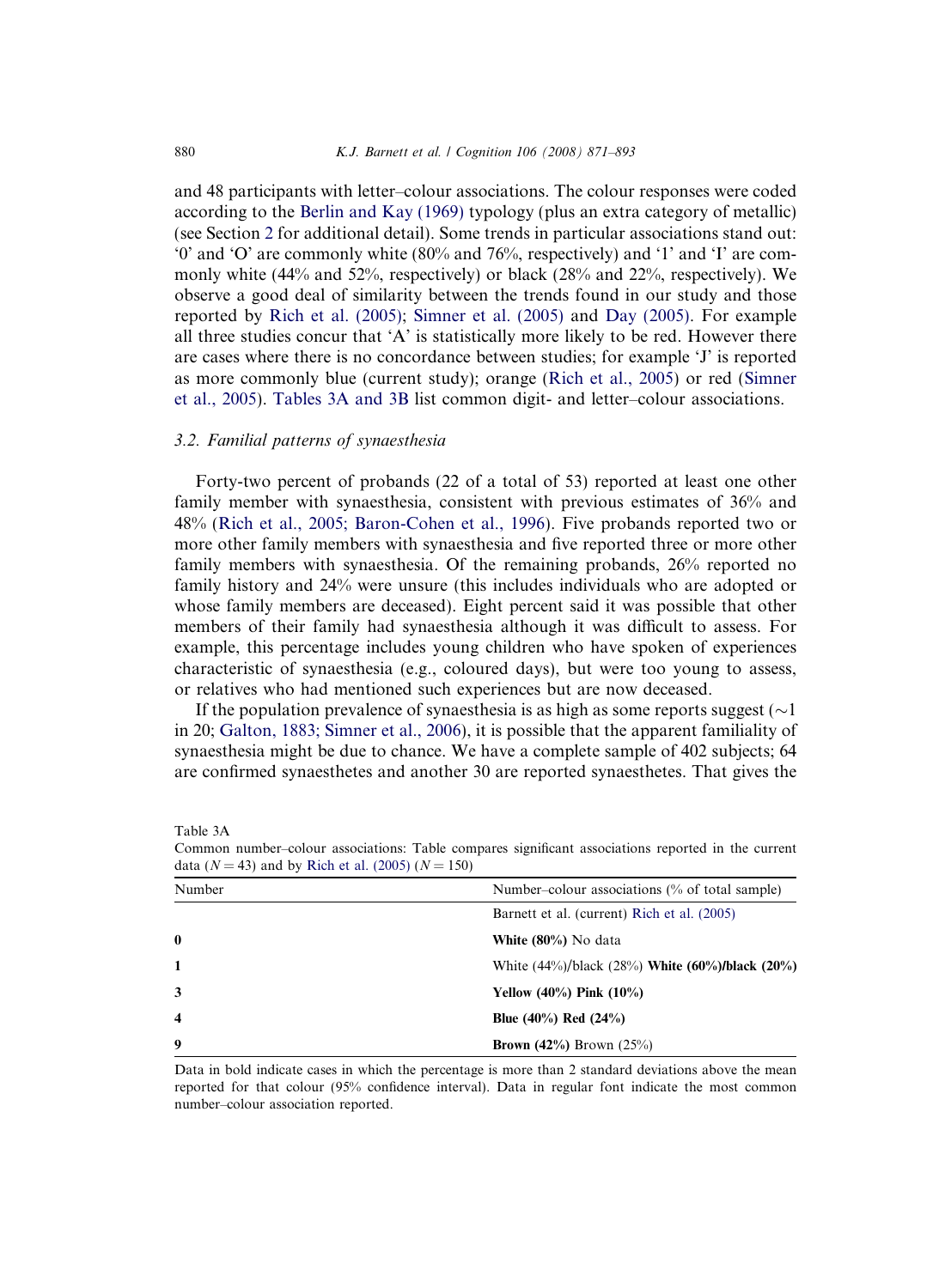Table 3B

Common letter–colour associations: table compares significant associations reported in the current data  $(N = 48)$  and by [Rich et al. \(2005\)](#page-21-0)  $(N = 150)$  and [Simner et al. \(2005\)](#page-21-0)  $(N = 70)$ 

| Letter         | Letter-colour associations $\frac{0}{0}$ of total sample)             |
|----------------|-----------------------------------------------------------------------|
|                | Barnett et al. Rich et al. (2005) Simner et al. (2005)                |
| ${\bf A}^*$    | (current)<br>Red (32%) Red (36%) Red (42%)                            |
| В              | Brown $(28\%)$ Blue $(32\%)$ Blue $(37\%)$                            |
| $\mathbf{C}^*$ | Yellow $(33\%)$ Yellow $(33\%)$ Yellow $(27\%)$                       |
| $\mathbf{D}^*$ | Brown $(33\%)$ Brown $(47\%)$ Brown $(34\%)$                          |
| ${\bf E}^*$    | Green (39%)Green (25%) Green (28%)                                    |
| $\mathbf{F}^*$ | Green (25%) Green (20%) Green (27%)                                   |
| G              | Brown (22%) Green (25%) Green (29%) Brown (33%)                       |
| H              | Grey $(20\%)$ Brown $(17\%)$ Green $(26\%)$                           |
| $\mathbf{I}^*$ | White (52%)Black (22%) White (48%)Black (20%) White (34%) Black (24%) |
| J              | Blue $(15\%)$ Orange $(16\%)$ Red $(15\%)$                            |
| K              | Blue $(20\%)$ Blue/green (ea. 13%)                                    |
| L              | Yellow $(23\%)$ Yellow $(26\%)$ Grey $(17\%)$                         |
| M              | Blue $(26\%)$ Red $(25\%)$ Brown $(28\%)$                             |
| N              | Blue $(27%)$ Green $(25%)$ Brown $(28%)$                              |
| $O^*$          | White (76%) White (56%) White (52%)                                   |
| P              | Green $(20\%)$ Pink $(13\%)$ Blue $(25\%)$                            |
| Q              | <b>Purple (26%)</b> Yellow (13%) <b>Purple (25%)</b>                  |
| ${\bf R}^*$    | Red (30%) Red (36%) Red (38%)                                         |
| $S^*$          | <b>Pink (15%)</b> Yellow (28%) Yellow (30%) Yellow (37%)              |
| т              | Green $(24\%)$ Green/blue (ea.15%) <b>Black (18%)</b>                 |
| U              | Brown $(30\%)$ Brown $(22\%)$ Grey $(24\%)$                           |
| V              | Red/orange/yellow (ea. $14\%$ ) Purple (18%) Purple (19%)             |
| W              | Blue $(18\%)$ Brown $(15\%)$ Blue $(15\%)$                            |
| ${\bf X}^*$    | Black (24%) Metallic (21%) Black (30%) Black (20%) Grey (18%)         |
| ${\bf Y}^*$    | Yellow (50%) Yellow (45%) Yellow (42%)                                |
| z              | Metallic (25%) Black (30%) Black (24%)                                |

Data in bold indicate significant cases (note Simner et al. used a slightly different statistical method). Data in regular font indicate the most common number–colour association reported. \*Indicates concordance where all three studies report the same letter–colour association.

most conservative frequency within our sample of at least 64/402 or 16% and a more likely frequency of at least 94/402 or 23%. This sample includes 223 relatives of unknown status, some of whom are presumably also synaesthetes, which would raise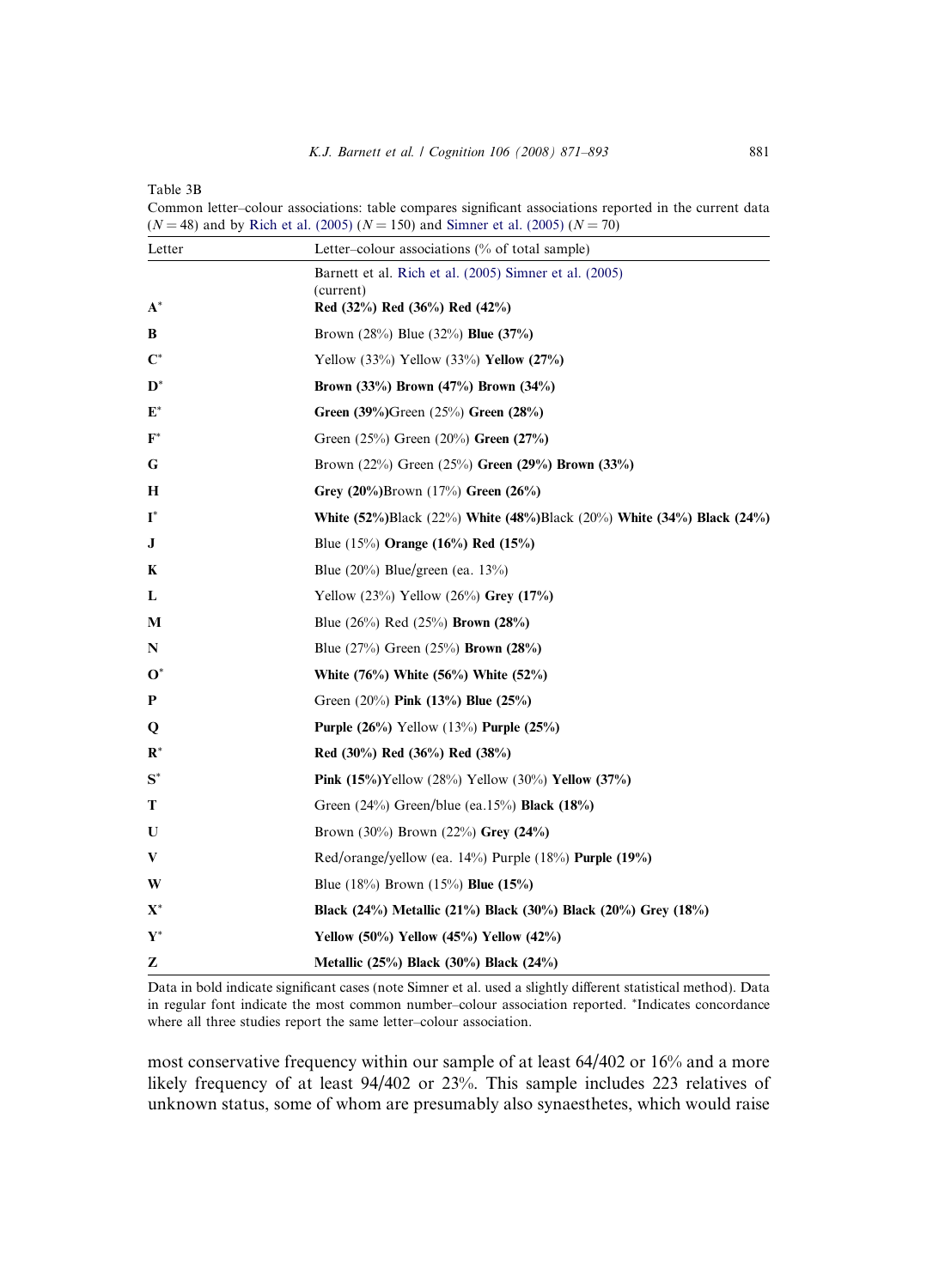the frequency higher still. Even the most conservative estimate differs significantly from the clustering that would be expected by chance with a general population prevalence of 5% ( $\chi^2(1) = 43.4$ ,  $P < .001$ ). Furthermore, within the 17 families where we have data on all members, the percentage of children of synaesthete parents who also have synaesthesia was 43% (53/123). This is far greater than expected by chance, even if prevalence were as high as 1 in 20 ( $\chi^2(1) = 49.25$ ,  $P < .001$ ).

We examined the distribution of different types of synaesthesia within the families of the 22 probands who reported synaesthetic relatives. In the majority of these families (73%) only one type of synaesthesia was present (in all cases linguistic–colour synaesthesia). On further analysis, however, differences in the precise nature of this synaesthesia became apparent in these families. For example, we found that the particular colour associations reported for linguistic inducers were not consistent within families and that the number of inducers that trigger synaesthesia differed from one family member to the next. Furthermore, associator and projector synaesthetes cooccurred in 5 of the 10 families containing multiple linguistic–colour synaesthetes.

The remaining 27% of families had members with different types of synaesthesia (for example linguistic–colour and taste–shape synaesthesia). Fig. 1 shows some examples of pedigrees where multiple members within the same family had synaes-



Fig. 1. Five example pedigrees. Probands are marked with arrows. Circles indicate females and squares indicate males. Non-synaesthetes are shown in white and synaesthetes are shown in black and coded below as projectors (P) or associators (A), where known. Question mark: unknown phenotypic status. LCS refers to linguistic–colour synaesthesia with a wide range of inducers, typically including letters, words, numbers and days of the week. Family A, 1: Taste to shape (P); 2: LCS, music to colour and emotion to colour (A); 3: Numbers and days of the week to colour (P). Family B, 1: Days of the week to colour and spatial arrangement, numbers to personalities (A); 2: LCS, music to colour and shapes (A); 3: Reported LCS. Family C, 1: LCS; 2: LCS (P); 3: LCS (A,P); 4: Taste, music, words to colour, numbers to personalities (reported non-synaesthete). Family D, 1: Words, days, months to colour (A); 2: LCS (P); 3: LCS (A). In Family D the number of inducers decreases over a generation. Here the mother experiences colour to words, days and months (3 inducers) and both daughters experience colour to letters, numbers, days, months, words and names (6 inducers). Family E, 1: LCS (A); 2: LCS (A); 3: Reported LCS; 4: LCS (A).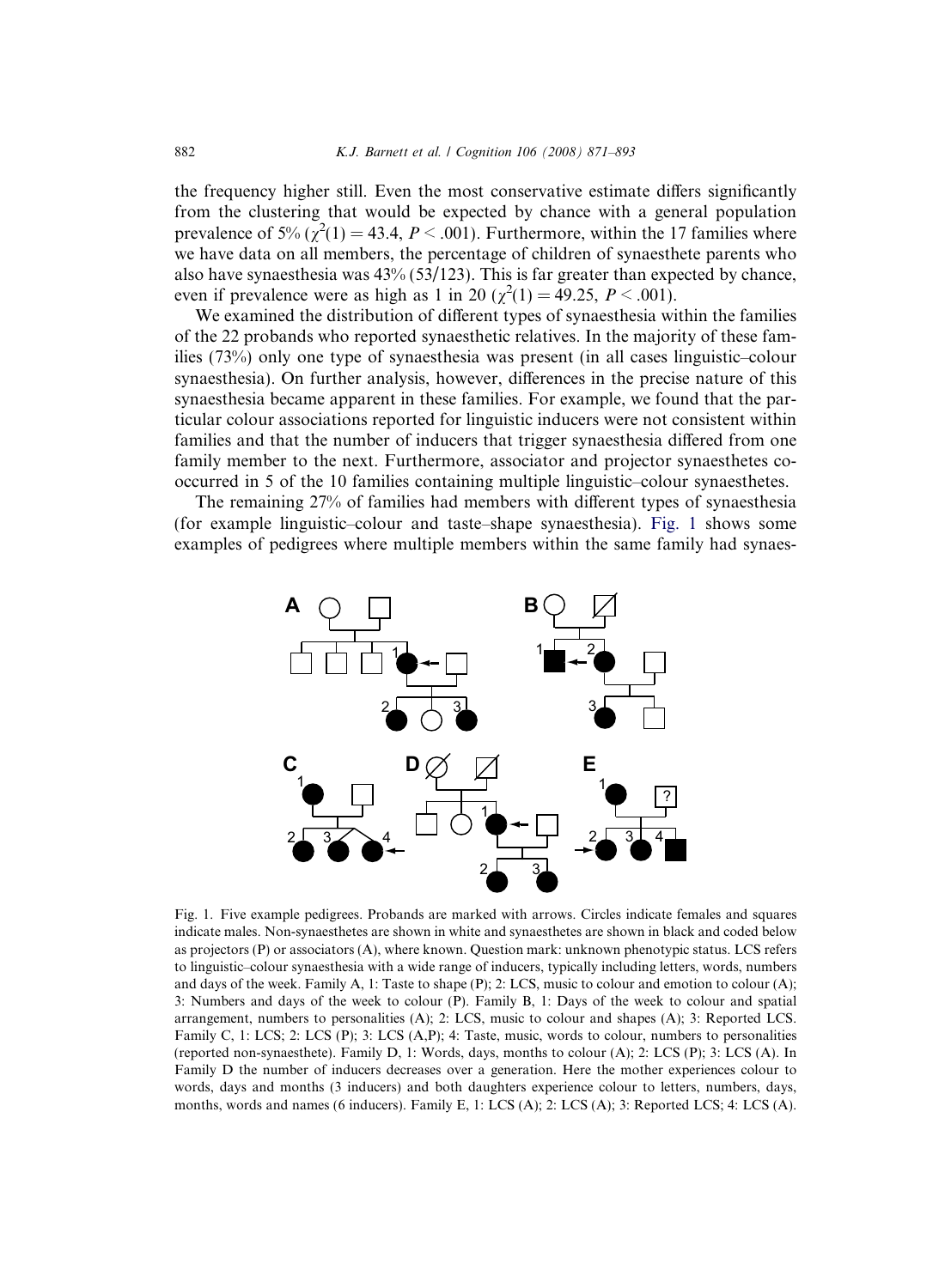thesia (families  $A$ –E). The members of families A, B, and C have different types of synaesthesia. In Family A the proband has taste–shape synaesthesia and reported that shapes are felt instantly in her mouth. Her parents and three brothers do not have synaesthesia, but two daughters have linguistic–colour synaesthesia. In family B the proband experiences colour for all linguistic stimuli, while her brother experiences colour only for numbers and days of the week. In family C the proband, her monozygotic (MZ) twin sister and her mother all experience linguistic–colour synaesthesia to a large range of inducers, while another sister (initially reported as a 'non-synaesthete') has coloured words and taste. Families A and D contain both projector and associator synaesthetes.

We assessed whether there was any similarity of associations of colour and digits, letters and days between paired family members (e.g., two sisters). The average consistency over a range of 26–55 inducers within the 9 related pairs was 20%. This score is comparable to the average consistency within 38 unrelated pairs of synaesthetes, which was 16%, suggesting that members within a family are no more likely to share colour associations than unrelated synaesthetes ( $\chi^2(1) = 2.48$ ,  $P = .114$ ).

### 4. Discussion

While often defined as a sensory or perceptual phenomenon, synaesthesia commonly involves non-sensory, learned categories as inducers, such as letters or days of the week, and can also include cognitive concurrents, such as numbers having per-sonalities (e.g., "4 is demure") ([Simner & Holstein, 2007; Smilek et al., 2007](#page-21-0)). In order to address individual differences in synaesthesia and the familiality of various types of synaesthesia we profiled 92 synaesthetes within 53 families and obtained detailed information from 64 of these individuals. The current study is the first to assess how different variants of synaesthesia are related and the current data enable us to address two important questions: firstly, are different types of synaesthesia related? Secondly, what determines the specific type of synaesthesia that emerges and the marked individual differences in the qualitative nature of the experience?

# 4.1. How are different types of synaesthesia related within families?

We found that  $42\%$  of synaesthetes have a family member with synaesthesia. Even if synaesthesia were as common as 1 in 20 ([Galton, 1883; Simner et al., 2006](#page-20-0)), it is extremely unlikely that chance occurrence could account for this percentage. Our data and those from several other studies [\(Baron-Cohen et al., 1996; Rich et al.,](#page-19-0) [2005; Ward & Simner, 2005\)](#page-19-0) provide compelling evidence that synaesthesia is inherited. More precisely, what is most likely inherited is a predisposition to synaesthesia. As with many traits, such as handedness or many psychiatric disorders [\(Annett,](#page-19-0) [1985; Bouchard & McGue, 2003\)](#page-19-0), not all people who inherit a predisposition will develop the trait. For example, while female MZ twins in our sample are concordant for synaesthesia, cases of MZ female ([Smilek, Dixon, Cudahy, & Merikle, 2001\)](#page-21-0) and male ([Smilek, Dixon, & Merikle, 2005\)](#page-21-0) twins discordant for synaesthesia have also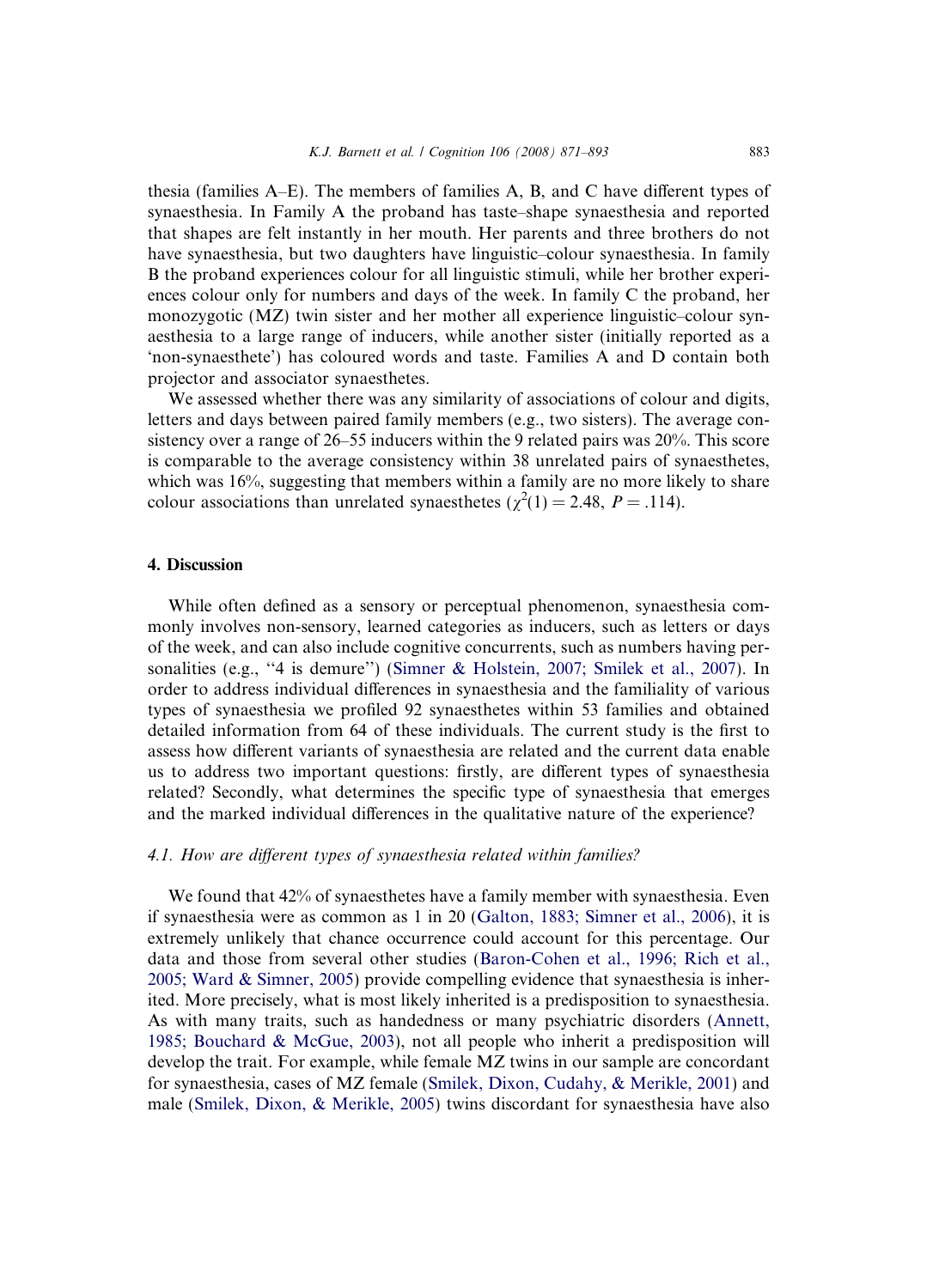been reported. Conversely, synaesthesia may occur in people without a genetic predisposition, but far less frequently. These factors may explain the cases where no synaesthete relative is reported.

Previous familial studies have focused on the most common form of synaesthesia, linguistic–colour synaesthesia ([Baron-Cohen et al., 1996; Cytowic, 2002; Ward &](#page-19-0) [Simner, 2005\)](#page-19-0) although [Ward, Simner, and Auyeung \(2005\)](#page-22-0) mention a case of a word-taste synaesthete who reports a relative with linguistic–colour synaesthesia. The current study extends previous work by providing evidence that very different types of synaesthesia, such as linguistic–colour and taste–shape synaesthesia can co-occur within the same family. These findings strongly suggest that the underlying predisposition to synaesthesia (regardless of type) is genetic. The fact that many variants of synaesthesia exist in the same family suggests that all forms of synaesthesia fit within a spectrum and share a single underlying genetic mechanism. These data allow a more definitive conclusion of a single underlying mechanism than the reported observation of multiple types within some individuals. The latter observation left open the possibility that ''multiple synaesthesia'' could be caused by quite a distinct mechanism from more discrete unitary forms. A familial framework, on the other hand, allows one to make the most parsimonious interpretation that inheritance of a single genetic variant can result in, for example, linguistic–colour synaesthesia in one individual and taste–shape synaesthesia in another. Possible factors affecting the type that emerge in an individual are discussed below.

The very different types of synaesthesia within families, along with the lack of concordance in specific letter–colour associations between family members (see below) also argue strongly against theories of cultural transmission of synaesthesia. Such theories would have to posit the transmission of a tendency to associate things in general without the transmission of specific associations and would also not explain transmission to some children and not others.

#### 4.2. Sex differences in synaesthesia

An important and controversial question is the relative prevalence of synaesthesia in males and females. We find a marked sex bias in the number of females to males reporting synaesthesia. The sex ratio in our Irish sample (6 females: 1 male) is the same as ratios reported in UK and Australian studies ([Baron-Cohen et al., 1996;](#page-19-0) [Rich et al., 2005\)](#page-19-0). However, it is discrepant with recent studies from the UK that report substantially lower female to male ratios of 4:1 in self-referred synaesthetes (this dropped to 2:1 in the ratio reported by relatives) (Ward  $\&$  Simner, 2005) and 1:1 in an opportunistic sample [\(Simner et al., 2006;](#page-21-0) see also [Sagiv et al., 2005](#page-21-0) for spatial forms) although the total number of synaesthetes in these latter studies was small.

A possible contributor to a skewed sex ratio in some studies, including ours, would be a self-selection bias as females are thought to be more likely to respond to heath-related surveys, although this effect is usually small (i.e. 10%, see [Dindia](#page-20-0) [& Allen, 1992\)](#page-20-0). Two pieces of evidence argue against self-report bias as the sole explanator of the sex bias we observe in our sample. First, we find the same ratio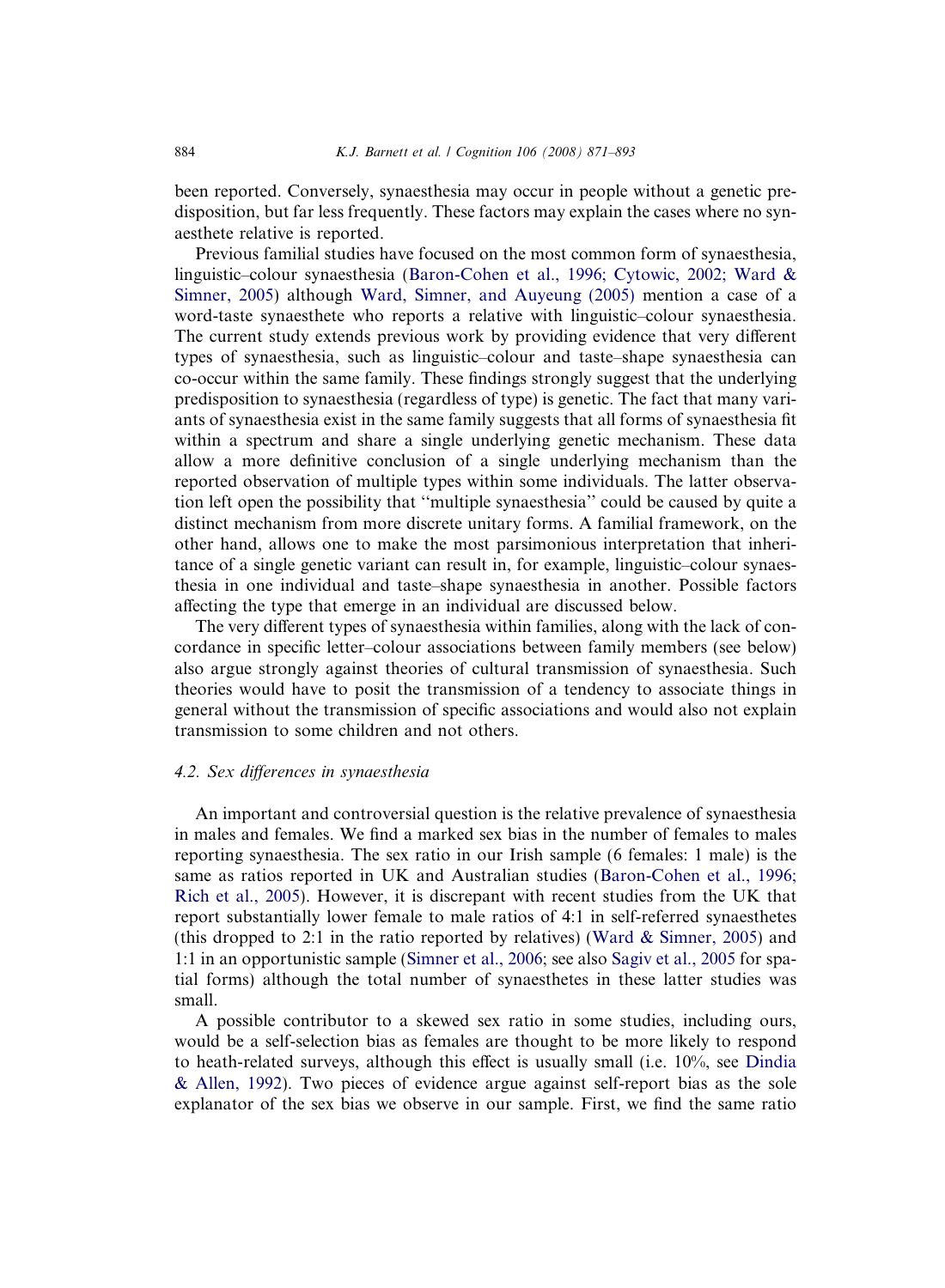of females to males in the synaesthete relatives reported by probands, as in the probands themselves, although it remains possible that males are also less likely to discuss synaesthesia even within their families. Second, in the set of 17 families where we directly surveyed all members, we observe the same excess of female synaesthetes (45 of 53, or 6:1). Another possible explanation of a sex bias would be the model of X-linkage with male lethality in utero [\(Baron-Cohen et al., 1996\)](#page-19-0). Data from our study and others (Cytowic, 2002; Ward  $\&$  Simner, 2005), showing equal numbers of sons and daughters born to synaesthete mothers, excludes this possibility.

The current findings suggest instead that sex may be an independent factor that affects the likelihood of an individual developing synaesthesia. Sex influences a vast number of cognitive traits [\(Cahill, 2006\)](#page-19-0), for example, mental rotation abilities [\(Par](#page-21-0)[sons et al., 2004](#page-21-0)), visual-word learning ([Chen et al., 2007](#page-20-0)) and verbal abilities ([Med](#page-20-0)[land, Geffen, & McFarland, 2002](#page-20-0)). Likewise, sex limitation is apparent in a wide variety of traits (for review see [Cahill, 2006\)](#page-19-0), including susceptibility to psychiatric disorders such as depression ([Daradkeh, Ghubash, & Abou-Saleh, 2002\)](#page-20-0) and schizophrenia [\(Salem & Kring, 1998](#page-21-0)).

### 4.3. Individual differences in synaesthesia

While genetics may determine general predisposition, it does not determine the marked individual differences in the subjective experience of synaesthesia. First of all, very different types of synaesthesia can occur in the same family. We also found that both associator and projector sub-types are reported in the same family, and even in the same individual. It should be noted that there is considerable variability in the way that people describe internal experiences and that the self-report 'associator/projector' dichotomy may be unreliable over time [\(Edquist, Rich, Brinkman, &](#page-20-0) [Mattingley, 2005\)](#page-20-0). The current data also show that in families who report the same type of synaesthesia, the number of inducers is not consistent. A recent study had argued that synaesthetes can be categorized based on whether they experience concurrents to a narrow (e.g., days and numbers) or wide (e.g., all linguistic stimuli) range of inducers and provided preliminary evidence to suggest that membership in these categories runs in multiplex families (i.e. >3 synaesthetes) [\(Asher, Aitken,](#page-19-0) [Farooqi, Kurmani, & Baron-Cohen, 2005\)](#page-19-0). In contrast, our data provide evidence that families can contain individuals who experience concurrents to either a large or small range of stimuli and that the number can increase or decrease from one generation to the next.

The individual differences between synaesthetes, even within families suggests that developmental variation or early experience play a major role in determining the characteristics that emerge. It is possible that synaesthetes inherit a general tendency to cross-activate or disinhibit normally functionally separate cortical areas, through any of a variety of proposed mechanisms [\(Grossenbacher, 1997; Grossenbacher &](#page-20-0) [Lovelace, 2001; Ramachandran & Hubbard, 2001; Smilek, Dixon, & Merikle,](#page-20-0) [2001\)](#page-20-0). In the case of grapheme-colour synaesthesia these areas are adjacent to each other (Ramachandran  $\&$  Hubbard, 2001); whether this is true for other types of synaesthesia is an open question. The location of many functional areas shows a high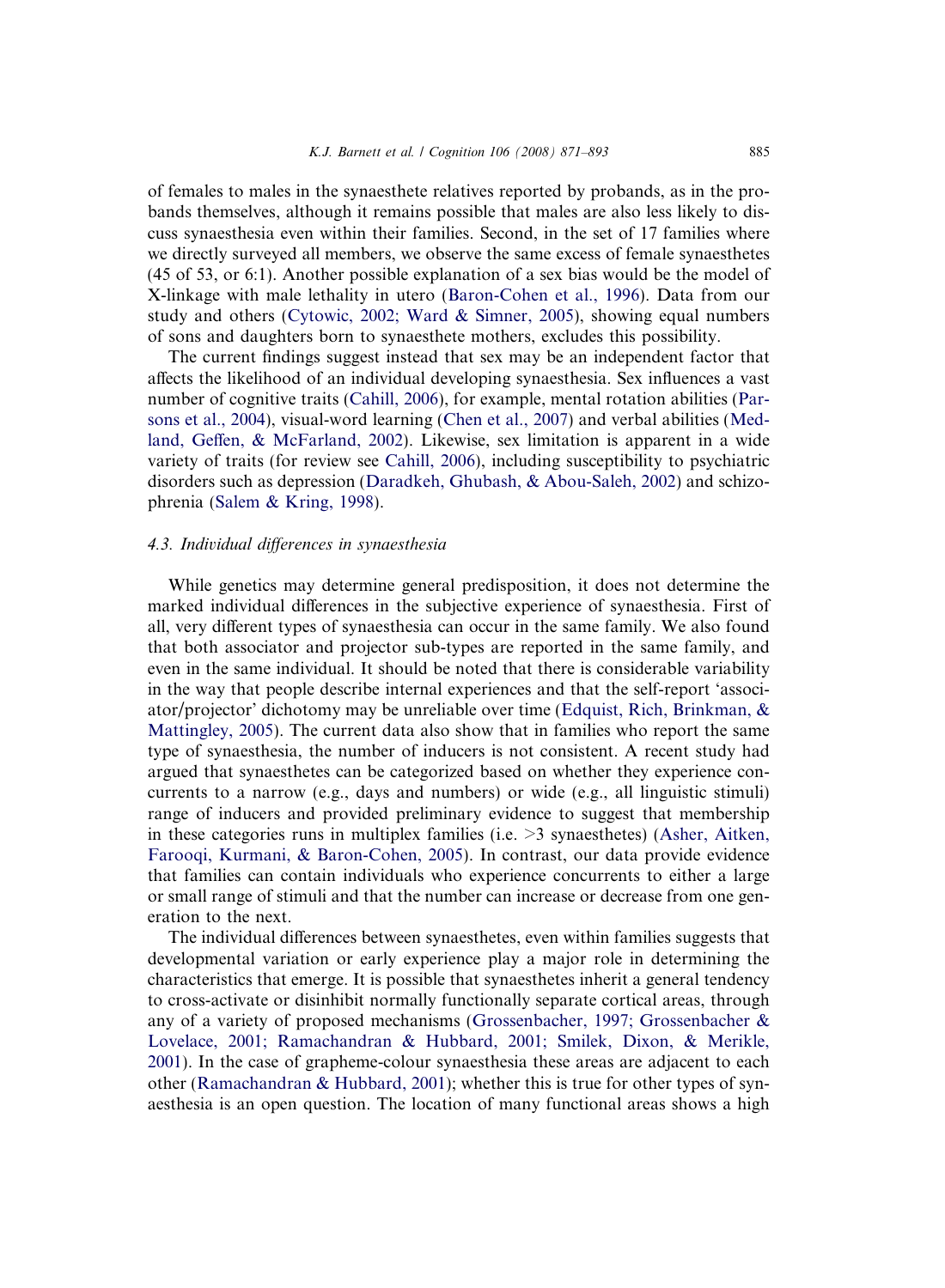level of interindividual variability in the general population (e.g., [Spiridon, Fischl, &](#page-21-0) [Kanwisher, 2006\)](#page-21-0). Some examples include: the marked individual differences in the lateralization of the planum temporale for language [\(Sequeira et al., 2006](#page-21-0)), individual differences in the layout of cortical regions involved in reading in bilinguals ([Roux et al., 2004](#page-21-0)), and individual variability in the cortical regions activated during colour-naming tasks ([Roux, Lubrano, Lauwers-Cances, Mascott, & Demonet,](#page-21-0) [2006\)](#page-21-0). If adjacency or proximity influences the probability of cross-activation or disinhibition, then potential individual differences in the relative layout of cortical areas may contribute to the heterogeneity of synaesthesia. Synaesthesia may thus be an overt reflection of 'random cerebral variation' that may also influence other cognitive traits ([McManus, 2002\)](#page-20-0).

In support of the idea that the cross-activation or disinhibition in synaesthetes may be more broad than the apparently discrete nature of the synaesthetic experience would suggest is the observation that  $40\%$  of synesthetes (versus  $10\%$  of controls) experience the phenomenon known as 'mitempfindung', where tactile stimulation in one part of the body simultaneously produces sensation at a different location [\(Burrack, Knoch, & Brugger, 2005](#page-19-0)). This finding also fits with reports from synesthetes who find upon introspection that they do have other associations of which they were not previously aware (e.g., [Tyler, 2005](#page-21-0)).

# 4.4. What determines particular associations?

While the particular associations that a synaesthete experiences tend to be idiosyncratic, previous studies have found some non-random trends in letter- or number–colour pairings across populations of synaesthetes ([Marks, 1975; Rich et al.,](#page-20-0) [2005; Simner et al., 2005](#page-20-0)). To assess whether these trends show any familiality, we assessed paired associations across all synaesthetes and also between pairs of related synaesthetes.. We observe some similarity in the pattern of non-arbitrary associations to those reported in UK and Australian surveys [\(Rich et al., 2005; Simner](#page-21-0) [et al., 2005\)](#page-21-0), although we also note some differences. For example, there is no concordance between the three studies for the colour of the letter 'J'. Most letters and numbers, with the exception of '0' and '1', did not have a single dominating associ-ation and for those that did it was usually not overwhelming ('R' is statistically red more often than letters are red on average, but for only 32% of our linguistic–colour synaesthetes). Nevertheless, while the idiosyncratic nature of associations is more overwhelming than any shared mechanism, the trends observed do require an explanation.

There are two major models to explain such trends. One is that they arise from explicit learning, from cultural artifacts, for example, and the other is that they are influenced by implicit top–down processes. It has been proposed that learned associations at an early age, from say toys or refrigerator magnets of coloured letters, could contribute to a bias in associations, and there are a few rare cases where such associations seem to have occurred [\(Hancock, 2005; Witthoft & Winawer,](#page-20-0) [2005\)](#page-20-0). There is little evidence, however, to suggest that this is a widespread mechanism [\(Rich et al., 2005\)](#page-21-0). As an indirect test of this possibility and to assess whether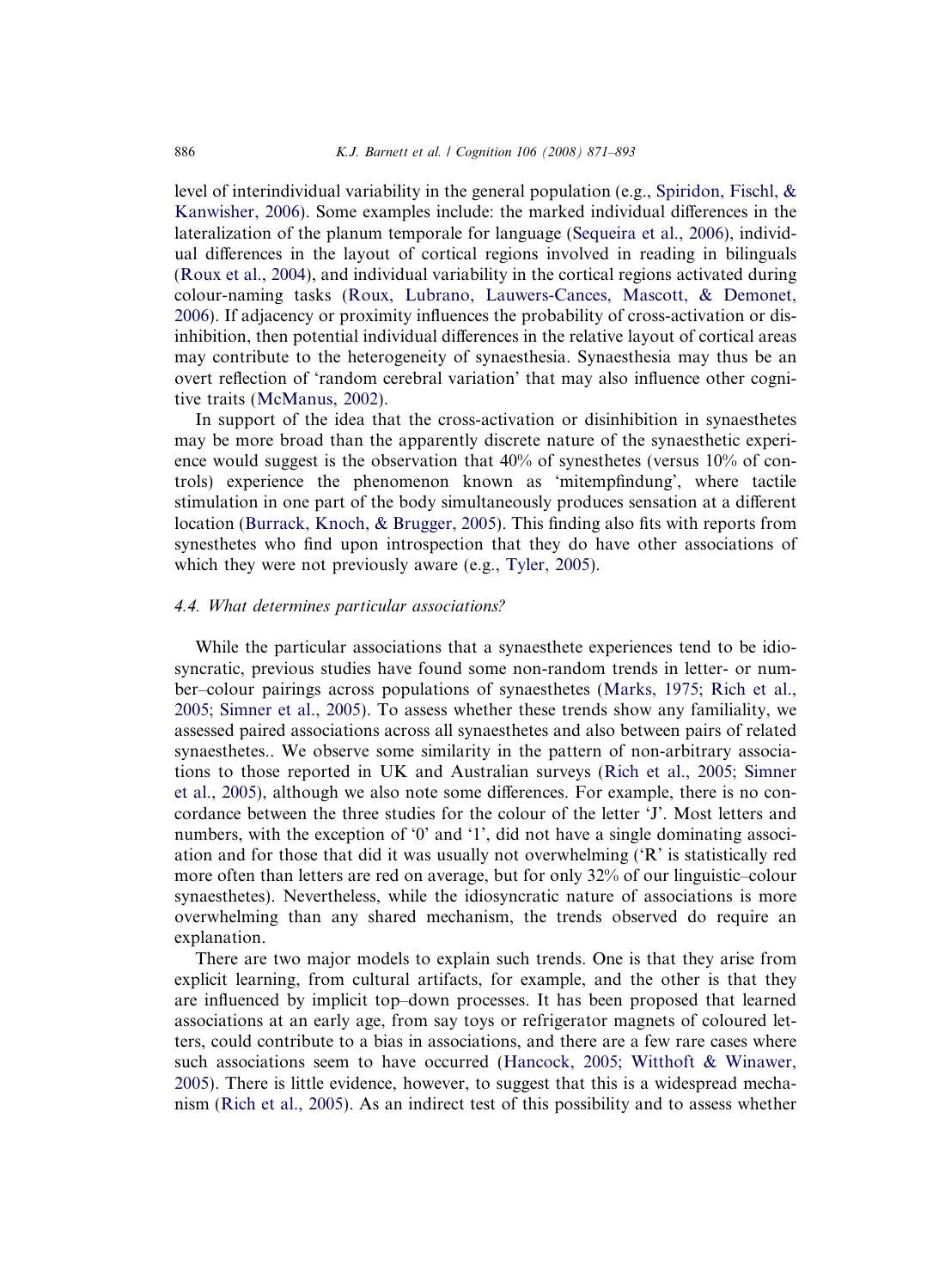particular associations could be consistent within families, we examined the concordance in the patterns of colour associations between relatives (including MZ twins and siblings) and compared this to the degree of concordance across synaesthetes from different families. We found no difference in concordance between these groups, suggesting that explicit learning of associations from an early age is unlikely to have had a large effect. The fact that parent-offspring pairs or sibling pairs, including MZ twins, are no more likely to agree on their particular letter–colour associations than unrelated synaesthetes is also a strong indicator that particular associations are not culturally transmitted.

An alternative is that implicit lexical or semantic associations may explain some of these general trends, such as why a particular colour (e.g., red) is generally associated with a letter (e.g., 'A' is for 'apple' etc., see [Rich et al., 2005](#page-21-0)) or a particular taste associated with a word (e.g., blue tastes inky, see Ward  $&$  Simner, 2003). There is data to suggest that particular biases arise from mechanisms that are also present in non-synaesthetes ([Marks, 1975; Rich et al., 2005;](#page-20-0) ?). For example, both synaesthetes and non-synaesthetes are somewhat more likely to say that 'A' is red [\(Rich](#page-21-0) [et al., 2005](#page-21-0)). However, in most cases where a common association exists there is no appealing semantic explanation. For example, it is not clear why 'Q' should be purple or '9' should be brown. In contrast, these data are in agreement with previous research showing that low frequency letters (e.g.,  $\langle Q \rangle$ ) tend to pair with low frequency colour terms (e.g., purple) ([Simner et al., 2005\)](#page-21-0), while higher numbers (e.g., '9') have a tendency to pair with colours that appear late in the Berlin and Kay typology (e.g., brown) [\(Shanon, 1982\)](#page-21-0). Thus, the particular associations that arise in an individual are largely idiosyncratic and arbitrary but may be biased by top–down implicit or explicit associations common to both synaesthetes and non-synaesthetes (see also [Simner et al., 2005\)](#page-21-0).

In summary, our findings strongly indicate that various types of synaesthesia are fundamentally related at the genetic level, but that the explicit associations and the individual differences between synaesthetes are influenced by other factors. Synaesthesia thus provides a good model to explore the interplay of all these factors in the development of cognitive traits in general [\(Mitchell, 2007\)](#page-20-0). Any cognitive or neural model to explain synaesthesia must be able to accommodate the diverse forms of the phenomenon while also explaining the differences in frequency of different types.

#### Acknowledgements

We thank all of the synaesthetes and their family members for their time and participation in this study. We also thank the anonymous reviewers for helpful comments and suggestions. This research was funded by Grant HRB RP/2004/191 from the Health Research Board of Ireland awarded to F.N.N. and K.J.M. (principal investigators) and by the HEA, PRTLI Grant awarded to Trinity College Institute of Neuroscience (TCIN). K.J.M. is a Science Foundation Ireland (SFI) Investigator and is supported by SFI Grant 01/F.1/B006. Julian Asher is a Cambridge Overseas Trust Scholar and Snowdon Trust Scholar, and the recipient of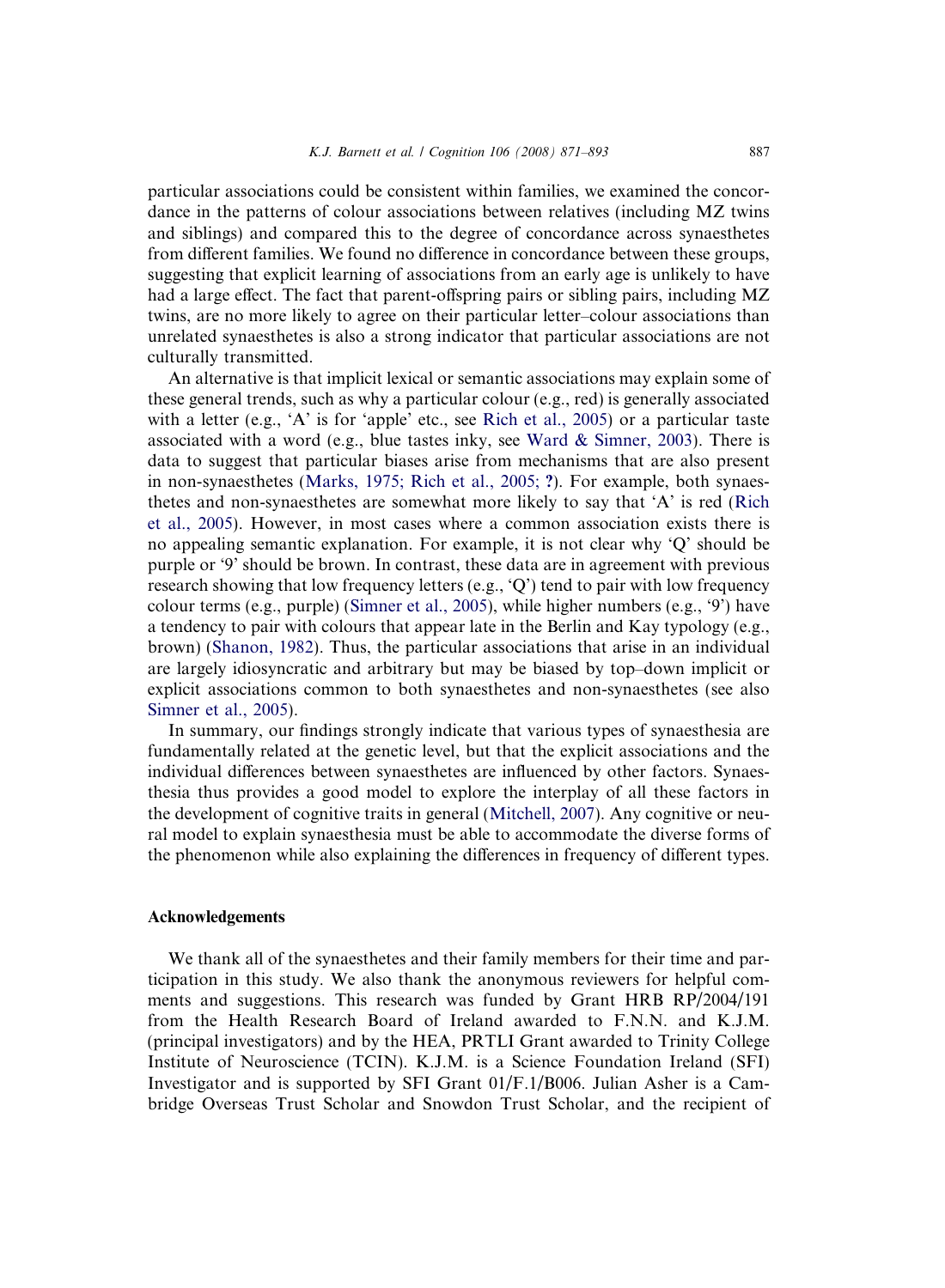an Overseas Research Student Award. Gary Bargary is supported by an IRCSET post-graduate studentship.

# Appendix A. Relevant questionnaire items

# A.1. Demographic information

- Sex
- Date of birth
- Ethnicity
- Occupation
- Final level of education

# A.2. Synaesthetic characteristics

- Which forms of synaesthesia do you have?
- How long have you experienced synaesthesia?
- If you have 2 or more forms of synaesthesia, how do you experience them?
- Has the overall strength of your synaesthesia changed over time?
- Has the range of stimuli (sounds, smells, etc.) which trigger your synaesthesia changed over time?
- Do you experience numbers, days of the week, or months of the year in a spatial arrangement (i.e. a circle, ellipse, oval)?
- Do you see colours when you HEAR spoken words?
- Do you see colours when you READ written words?
- Do you see colours when you HEAR individual letters of the alphabet?
- Do you see colours when you READ individual letters?
- Do you see colours when you HEAR individual numbers?
- Do you see colours when you READ individual numbers?
- What has the LARGEST influence on the OVERALL COLOUR of a word?
- What has the LARGEST influence on the OVERALL COLOUR of a multi-digit number, such as 1234?
- Please list the colours you experience for letters of the alphabet, numbers (0-9), days of the week, months of the year and names.
- Do the colours have a texture/pattern? If yes, please describe.
- Where do you see the colour? On the digit? Projected externally (in front of you)? Internally ('in the minds eyes)? Other, please explain.
- Is the concept of the stimulus enough to induce your synaesthetic experience of colour or do you have physically see the stimulus in front of you?
- Do you see colours when you HEAR music?
- Do you see colours when you READ music?
- Does the instrument being played affect your colours?
- What has the LARGEST influence on the COLOUR of a musical NOTE?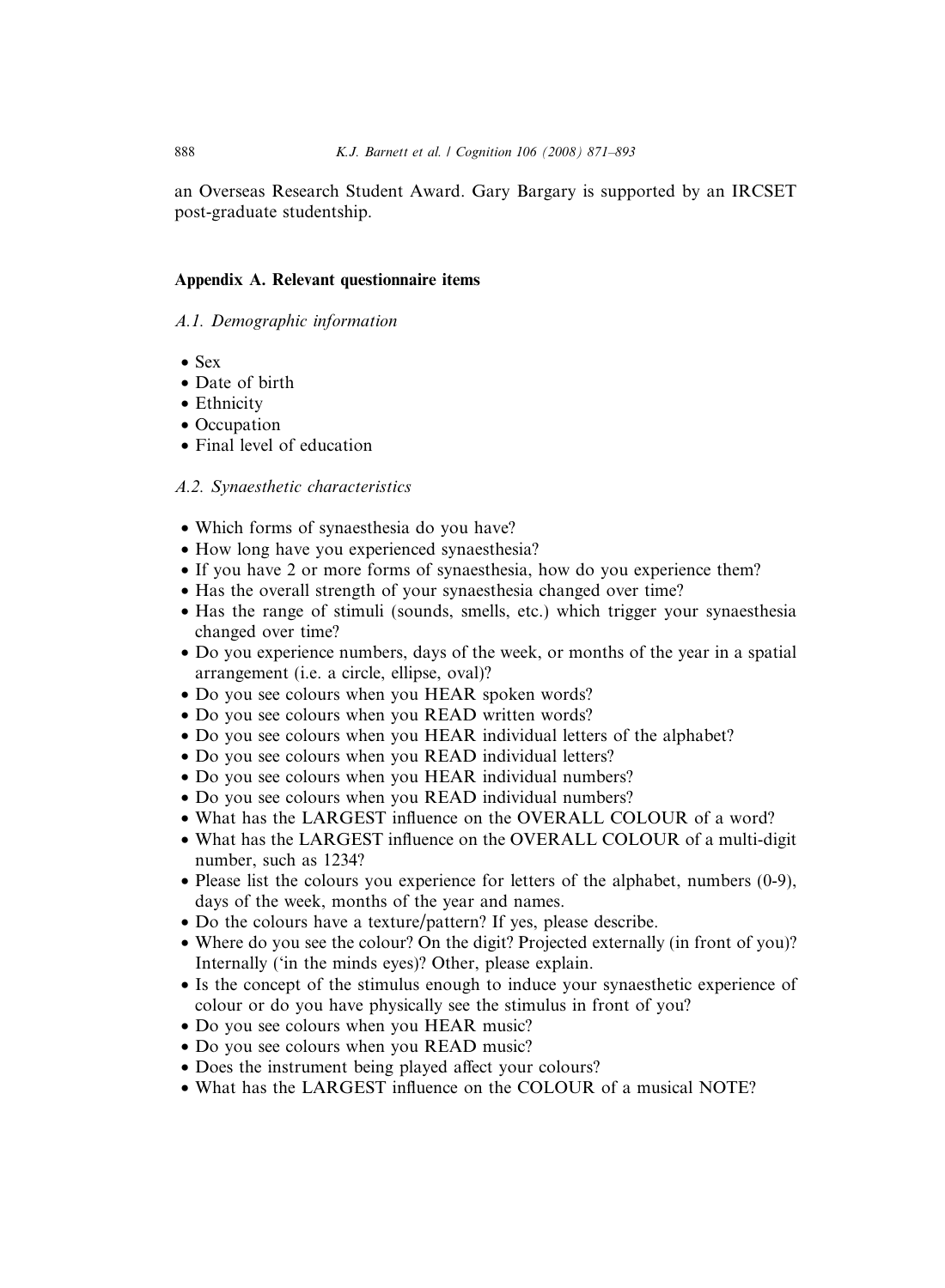- What has the LARGEST influence on the OVERALL COLOUR of a SERIES of notes?
- Do you see colours when you hear animals, such as a dog barking?
- Do you see colours when you hear inanimate natural sounds, such as rain?
- Have you found that your synaesthesia has been an advantage or disadvantage in any area of your life?

# A.3. Medical history

- Handedness
- Have you ever had a medical condition affecting the eyes, such as colour-blindness? (Do not include near- or far-sightedness.)
- Have you ever had a medical condition affecting the brain, such as migraines, head injury, epilepsy, brain tumour, or stroke?
- Have you ever had a mental health condition?
- What do you think caused your synaesthesia?

# A.4. Family history

- Please state how many brothers, sisters, sons, daughters, grandsons, and granddaughters you have (please provide contact details).
- Are you a twin or other multiple?
- Does anyone else in your family have synaesthesia? If yes, how many? Who? What type?

# Appendix B. Relevant screening questionnaire items

# B.1. Demographic information

- Sex
- Date of birth
- Ethnicity
- Occupation
- Final level of education

# B.2. Synaesthetic screening questions

- Do you see colours when you HEAR spoken words?
- Do you see colours when you READ written words?
- Do you see colours when you HEAR individual letters of the alphabet?
- Do you see colours when you READ individual letters?
- Do you see colours when you HEAR individual numbers?
- Do you see colours when you READ individual numbers?
- Do you see colours when you HEAR music?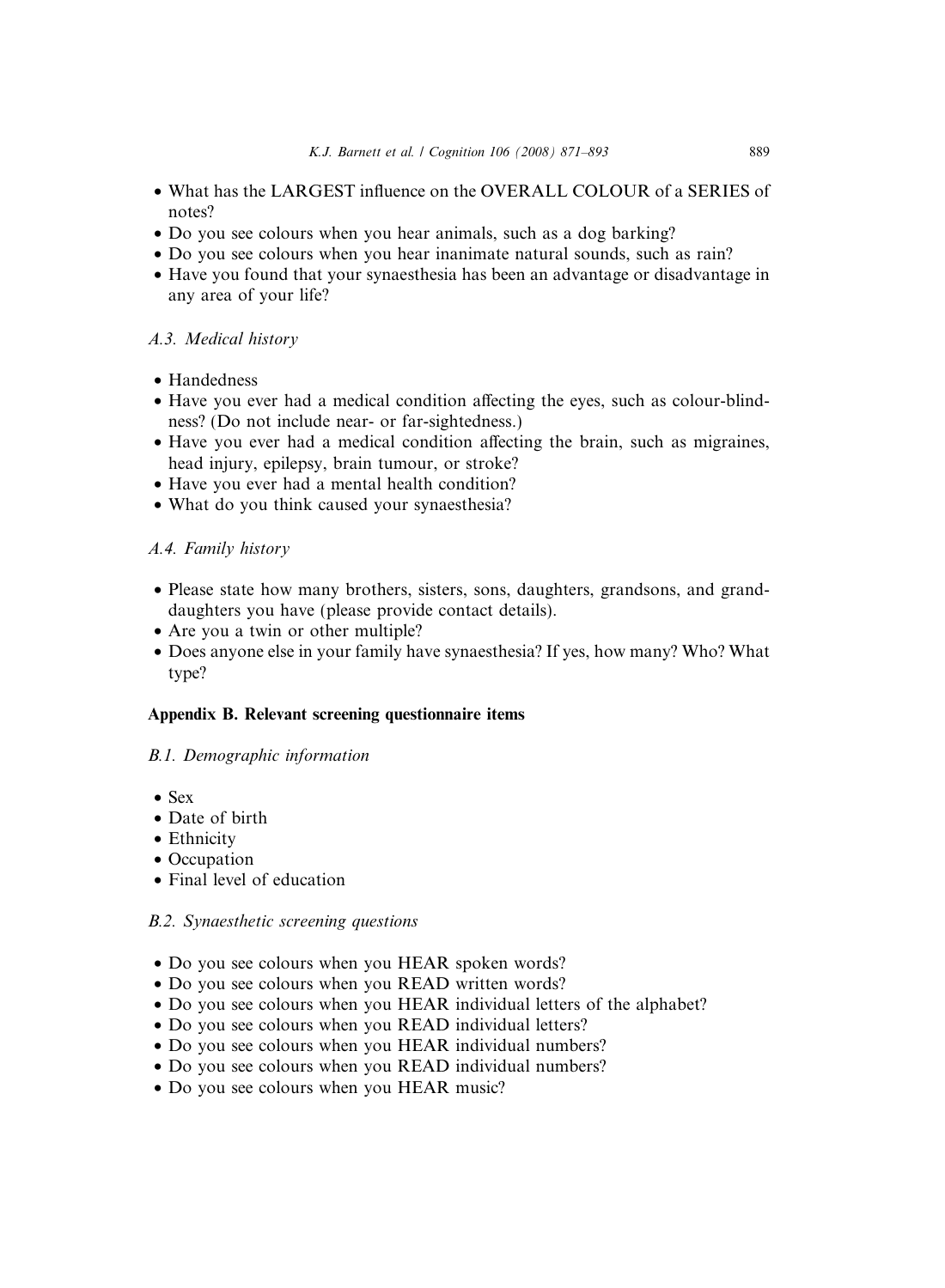- Do you see colours when you READ music?
- Do you experience colours for days of the week?
- Do you experience colours for taste? pain? smell?
- Do you taste shapes?
- Do you smell words?
- Do you experience personalities for numbers?
- Do you experience numbers, days of the week, or months of the year in a spatial arrangement (i.e. a circle, ellipse, oval)?

### B.3. Medical history

- Have you ever had a medical condition affecting the eyes, such as colour-blindness? (Do not include near- or far-sightedness.)
- Have you ever had a medical condition affecting the brain, such as migraines, head injury, epilepsy, brain tumour or stroke?
- Have you ever had a mental health condition?

# B.4. Family history

• Does anyone else in your family have synaesthesia? If yes, how many? Who? What type?

### **References**

- Annett, M. (1985). Left, right, hand and brain: The right shift theory. Hove, UK: Lawrence Erlbaum Associates Limited.
- Armel, K. C., & Ramachandran, V. S. (1999). Acquired synesthesia in retinitis pigmentosa. Neurocase, 5, 293–296.
- Asher, J. E., Aitken, M. R. F., Farooqi, N., Kurmani, S., & Baron-Cohen, S. (2005). Diagnosing and phenotyping visual synaesthesia: A preliminary evaluation of the revised test of genuineness (TOG-R). Cortex, 42(2), 137–146.
- Baron-Cohen, S., Burt, L., Smith-Laittan, F., Harrison, J., & Bolton, P. (1996). Synaesthesia: Prevalence and familiality. Perception, 25(9), 1073–1080.
- Baron-Cohen, S., & Harrison, J. (1997). Synaesthesia: classic and contemporary readings. Malden, MA: Blackwell Publishers.
- Baron-Cohen, S., Harrison, J., Goldstein, L. H., & Wyke, M. (1993). Coloured speech perception: Is synaesthesia what happens when modularity breaks down?. Perception 22(4), 419–426.
- Baron-Cohen, S., Wyke, M. A., & Binnie, C. (1987). Hearing words and seeing colours: An experimental investigation of a case of synaesthesia. Perception, 16(6), 761–767.
- Beeli, G., Esslen, M., & Jäncke, L. (2005). When coloured sounds taste sweet. Nature, 434, 38.
- Berlin, B., & Kay, P. (1969). Basic color terms: Their universality and evolution. Berkeley: University of California Press.
- Blakemore, S. J., Bristow, D., Bird, G., Frith, C., & Ward, J. (2005). Somatosensory activations during the observation of touch and a case of vision-touch synaesthesia. Brain, 128, 1571–1583.
- Bouchard, T. J., & McGue, M. (2003). Genetic and environmental influences on human psychological differences. Journal of Neurobiology, 54, 4–45.
- Burrack, A., Knoch, D., & Brugger, P. (2005). Mitempfindung in synaesthetes: Coincidence or meaningful association?. Cortex 42(2), 151–154.
- Cahill, L. (2006). Why sex matters for neuroscience. Nature Reviews Neuroscience, 7, 477–484.

<span id="page-19-0"></span>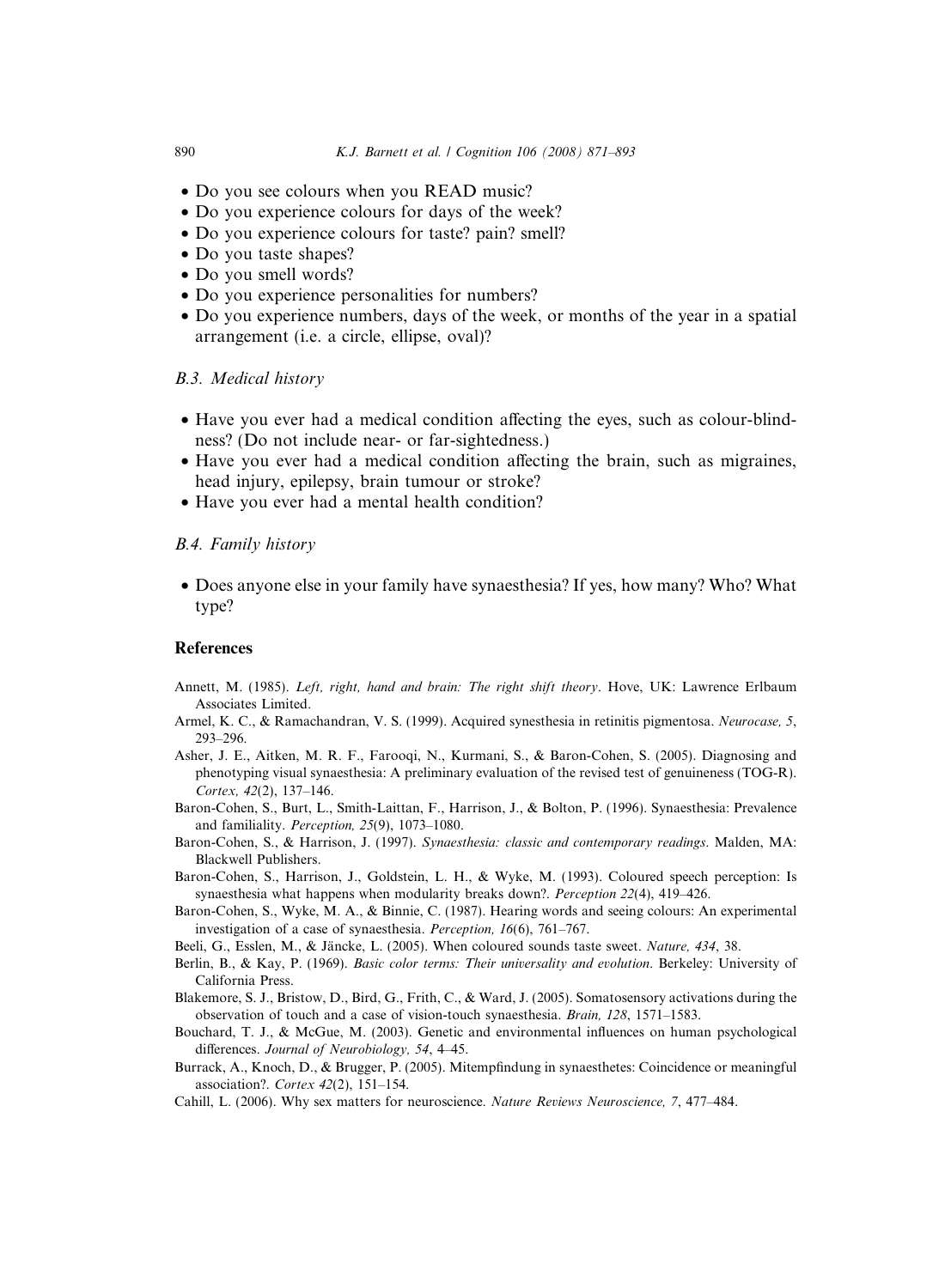- <span id="page-20-0"></span>Chen, C., Xue, G., Dong, Q., Jin, Z., Li, T., Xue, F., Zhao, L., & Guo, Y. (2007). Sex determines the neurofunctional predictors of visual word learning. Neuropsychologia, 45, 741–747.
- Cytowic, R. E. (1989). Synesthesia: A union of the senses. New York: Springer.
- Cytowic, R. E. (1993). The man who tasted shapes. New York: Putnam.
- Cytowic, R. E. (1997). Synaesthesia: Phenomenology and neuropsychology. A review of current knowledge. In S. Baron-Cohen & J. E. Harrison (Eds.), Synaesthesia: Classic and contemporary readings (pp. 17–39). Malden, MA: Blackwell Publishers.
- Cytowic, R. E. (2002). Synaesthesia: A union of the senses (2nd edition ed.). Cambridge, MA: MIT Press.
- Daradkeh, T. K., Ghubash, R., & Abou-Saleh, M. T. (2002). A1 Ain community survey of psychiatric morbidity II. Sex Differences in the Prevalence of Depressive Disorders Journal of Affective Disorders, 72, 167–176.
- Day, S. A. (2005) (pp. 11–33). New York: Oxford University Press.
- Dindia, K., & Allen, M. (1992). Sex differences in self-disclosure: A meta-analysis. Psychological Bulletin, 112(1), 106–124.
- Dixon, M. J., Callejas, A., Smilek, D., & Merikle, P. M. (2006). Ovals of time: Time-space associations in synaesthesia. Consciousness and Cognition, in press.
- Dixon, M. J., Smilek, D., Cudahy, C., & Merikle, P. M. (2000). Five plus two equals yellow: Mental arithmetic in synaesthesia is not coloured by visual experience. Nature, 406(6794), 365.
- Dixon, M. J., Smilek, D., & Merikle, P. M. (2004). Not all synaesthetes are created equal: Projector versus associator synaesthetes. Cognitive, Affective & Behavioral Neuroscience, 4(3), 335–343.
- Edquist, J., Rich, A. N., Brinkman, C., & Mattingley, J. B. (2005). Do synaesthetic colours act as unique features for visual search?. Cortex 42(2), 221–231.
- Gallace, A., & Spence, C. (2006). Multisensory synesthetic interactions in the speeded classification of visual size. Perception and Psychophysics, 68(7), 1191–1203.
- Galton, F. (1883). *Enquiries into the human faculty and its development*. London: Everyman.
- Gray, J. A. (2005). Synesthesia: A window on the hard problem of consciousness. In L. C. Robertson & N. Sagiv (Eds.), Synesthesia; Perspectives from Cognitive Neuroscience (pp. 127–146). Oxford University Press.
- Gray, J. A., Chopping, S., Nunn, J., Parslow, D., Gregory, L., Williams, S., et al. (2002). Implications of synesthesia for functionalism: Theory and experiments. Journal of Consciousness Studies, 9, 5–31.
- Grossenbacher, P. G. (1997). Perception and sensory information in synaesthetic experience. In S. Baron-Cohen & J. E. Harrison (Eds.), Synaesthesia: Classic and Contemporary Readings (pp. 148–172). Malden, MA: Blackwell Publishers.
- Grossenbacher, P. G., & Lovelace, C. T. (2001). Mechanisms of synaesthesia: Cognitive and physiological constraints. Trends in Cognitive Sciences, 5(1), 36–41.
- Hancock, P. (2005). Monozygotic twins' colour-number association: A case study. Cortex, 42(2), 147–150.
- Hubbard, E. M., Arman, A. C., Ramachandran, V. S., & Boynton, G. M. (2005). Individual differences among grapheme-color synesthetes: Brain–behavior correlations. Neuron, 45, 975–984.
- Jansari, A. S., Spiller, M. J., & Redfern, S. (2005). Number synaesthesia: When hearing ''four plus five'' looks like gold. Cortex, 42(2), 253–258.
- Marks, L. E. (1975). On colour hearing synaesthesia: Cross-modal translations of sensory dimensions. Psychological Bulletin, 82, 303–331.
- Mattingley, J. B., Payne, J. M., & Rich, A. N. (2005). Attentional load attenuates synaesthetic effects in grapheme-colour synaesthesia. Cortex, 42(2), 213–221.
- Mattingley, J. B., Rich, A. N., Yelland, G., & Bradshaw, J. L. (2001). Unconscious priming eliminates automatic binding of colour and alphanumeric form in synaesthesia. Nature, 410(6828), 580–582.
- McManus, C. (2002). Right Hand, Left Hand. Phoenix.
- Medland, S. E., Geffen, G., & McFarland, K. (2002). Lateralization of speech production using verbal/ manual dual tasks: Meta-analysis of sex differences and practice effects. Neuropsychologia, 40, 1233–1239.
- Mills, C. B., Boteler, E. H., & Larcombe, G. K. (2003). ''Seeing things in my head'': A synaesthete's images for music and notes. Perception, 32, 1359–1376.
- Mitchell, K. J. (2007). The genetics of brain wiring; from molecule to mind. *PLoS Biology*, 5, 113.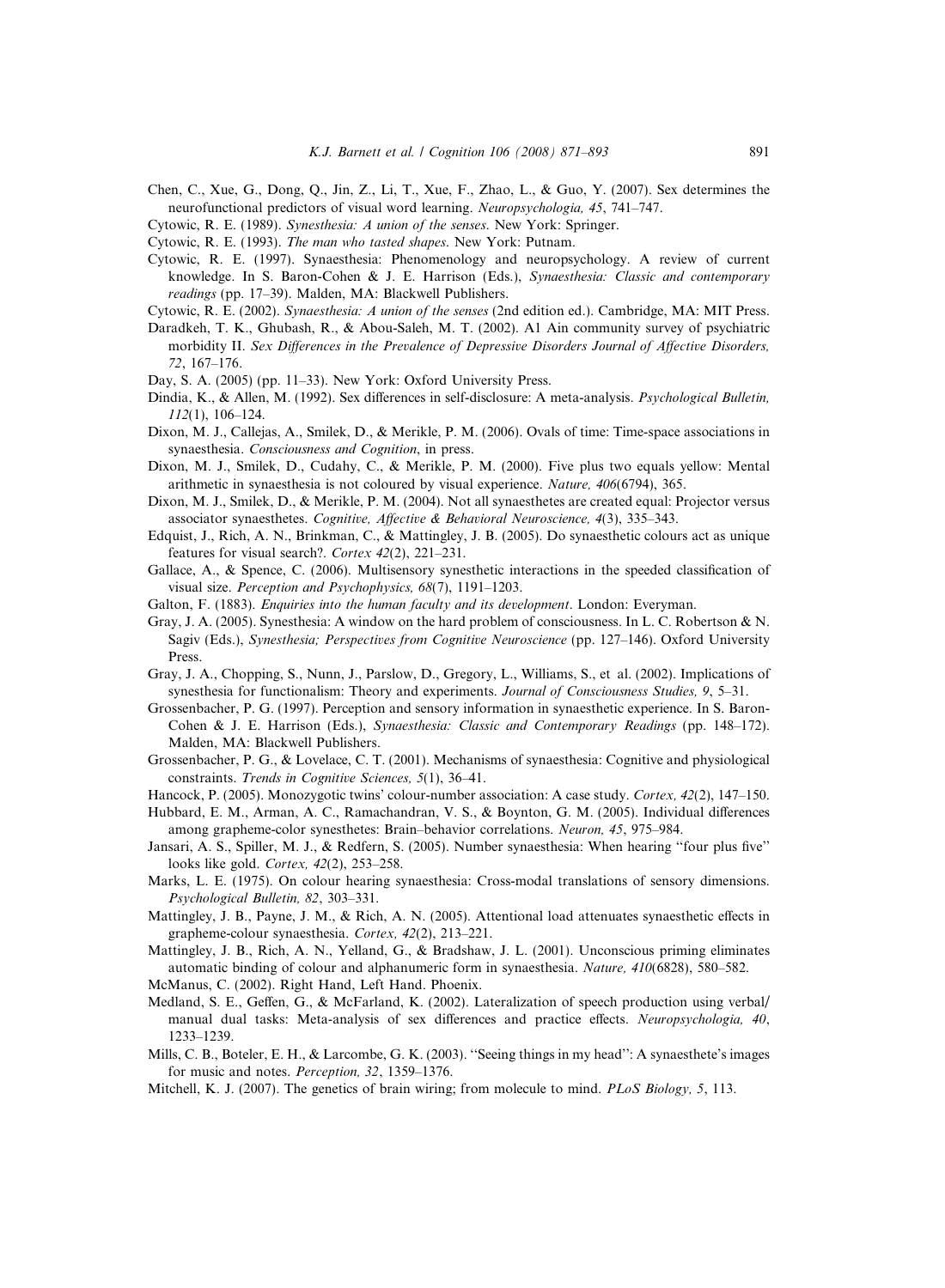<span id="page-21-0"></span>Nichols, D. E. (2004). Hallucinogens. Pharmacological Therapies, 101(2), 131–181.

- Parsons, P. D., Larson, P., Kratz, K., Thiebaux, M., Bluestein, B., Buckwalter, J. G., et al. (2004). Sex differences in mental rotation and spatial rotation in a virtual environment. Neuropsychologia, 42, 555–562.
- Ramachandran, V. S., & Hubbard, E. M. (2001). Psychophysical investigations into the neural basis of synaesthesia. Proceedings of the Royal Society of London, 268, 979–983.
- Ramachandran, V. S., & Hubbard, E. M. (2005). The emergence of the human mind: Some clues from synaesthesia. In L. C. Robertson & N. Sagiv (Eds.), Synesthesia; Perspectives from Cognitive Neuroscience (pp. 147–190). Oxford University Press.
- Rich, A. N., Bradshaw, J. L., & Mattingley, J. B. (2005). A systematic, large scale study of synaesthesia: Implications for the role of early experience in lexical-colour associations. Cognition, 98(1), 53–84.
- Roux, F. E., Lubrano, V., Lauwers-Cances, V., Mascott, C. R., & Demonet, J. F. (2006). Categoryspecific cortical mapping: Color-naming areas. Journal of Neurosurgery, 104(1), 27–37.
- Roux, F. E., Lubrano, V., Lauwers-Cances, V., Tremoulet, M., Mascott, C. R., & Demonet, J. F. (2004). Intra-operative mapping of cortical areas involved in reading in mono- and bilingual patients. Brain, 127, 1796–1810.
- Sagiv, N., & Robertson, L. C. (2005). Synesthesia and the binding problem. In L. C. Robertson & N. Sagiv (Eds.), Synesthesia; Perspectives from cognitive neuroscience (pp. 90–107). Oxford University Press.
- Sagiv, N., Simner, J., Collins, J., Butterworth, B., & Ward, J. (2005). What is the relationship between synaesthesia and visuo-spatial number forms?. Cognition 101(1), 114–128.
- Salem, J. E., & Kring, A. M. (1998). The role of gender differences in the reduction of etiologic heterogeneity in schizophrenia. Clinical Psychology Review, 18, 795–819.
- Sequeira, S. D. S., Woerner, W., Walter, C., Kreuder, F., Lueken, U., Westerhausen, R., et al. (2006). Handedness, dichotic-listening ear advantage, and gender effects on planum temporale asymmetry – A volumetric investigation using structural magnetic imaging. Neuropsychologia, 44, 622–636.
- Shanon, B. (1982). Colour associates to semantic linear orders. *Psychological Research*, 44(1), 75–83.
- Simner, J., & Holstein, E. (2007). Ordinal linguistic personification: The systematic attribution of animate qualities to the linguistic units of ordinal sequences. Journal of Cognitive Neuroscience, 19, 694–703.
- Simner, J., & Hubbard, E. M. (2006). Varieties of synaesthesia interact in cognitive tasks: Evidence for implicit associations and late connectivity in crosstalk theories. Neuroscience, 143, 805–814.
- Simner, J., Mulvenna, C., Sagiv, N., Tsakanikos, E., Witherby, S. A., Fraser, C., et al. (2006). Synaesthesia: The prevalence of atypical cross-modal experiences. Perception, 35, 1024–1033.
- Simner, J., Ward, J., Lanz, M., Jansari, A., Noonan, K., Glover, L., et al. (2005). Non-random associations of graphemes to colours in synaesthetic and non-synaesthetic populations. Cognitive Neuropsychology, 22(8), 1069–1085.
- Smilek, D., Dixon, M. J., Cudahy, C., & Merikle, P. M. (2001). Synaesthetic photisms influence visual perception. Journal of Cognitive Neuroscience, 13, 930–936.
- Smilek, D., Dixon, M. J., & Merikle, P. M. (2001). Synaesthesia: A case study of discordant monozygotic twin. Neurocase, 8, 342–383.
- Smilek, D., Dixon, M. J., & Merikle, P. M. (2005). Synaesthesia: Discordant male monozygotic male twins. Neurocase, 11, 363–370.
- Smilek, D., Callejas, A., Dixon, M. J., & Merikle, P. M. (2007). Ovals of time: time-space associations in synaesthesia. Consciousness and Cognition, in press.
- Smilek, D., Malcomson, K. A., Carriere, J. S. A., Eller, M., Kwan, D., & Reynolds, M. (2007). When ''3'' is a jerk and "0" is a king: Personifying inanimate objects in synaesthesia. Journal of Cognitive Neuroscience, 19, 981–992.
- Spiridon, M., Fischl, B., & Kanwisher, N. (2006). Location and spatial profile of category-specific regions in human extrastriate cortex. Human Brain Mapping, 27, 77–89.
- Treisman, A. (2005). Synesthesia: implications for attention, binding and consciousness A commentary. In L. C. Robertson & N. Sagiv (Eds.), Synesthesia: Perspectives from cognitive neuroscience (pp. 239–254). New York: Oxford University Press.
- Tyler, C. (2005). Varieties of synesthetic experience. In L. C. Robertson & N. Sagiv (Eds.), Synesthesia: Perspectives from cognitive neuroscience (pp. 34–44). New York: Oxford University Press.